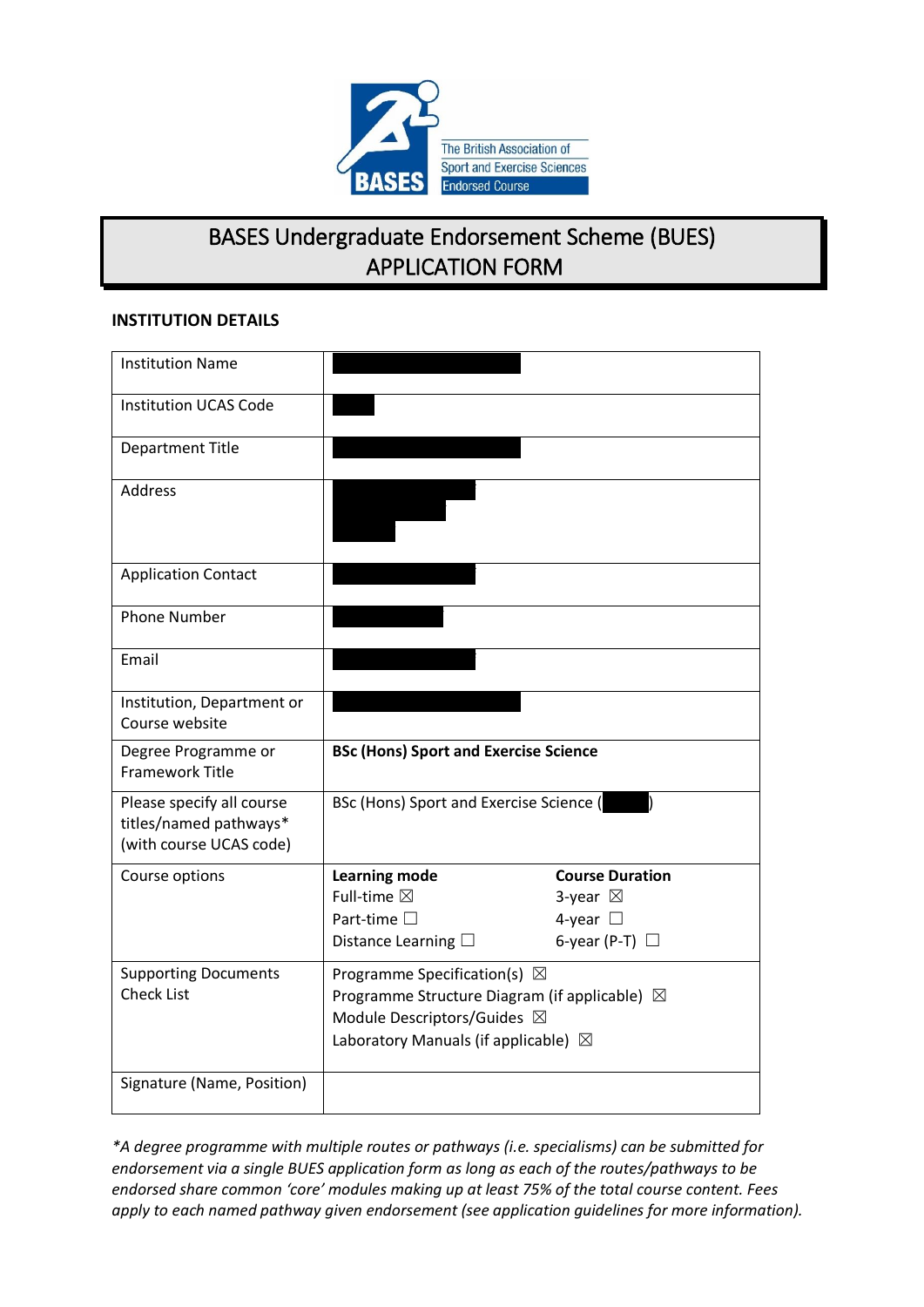### Application Form Contents

- 1.1. Scientific Knowledge: Learning, Teaching and Assessment  $\boxtimes$
- 1.2. Scientific Knowledge: Physiology  $\boxtimes$
- 1.3. Scientific Knowledge: Psychology  $\boxtimes$
- 1.4. Scientific Knowledge: Biomechanics  $\boxtimes$
- 2.1. Technical Skills: Development & Application Physiology  $\boxtimes$
- 2.2. Technical Skills: Development & Application Psychology  $\boxtimes$
- 2.3. Technical Skills: Development & Application Biomechanics  $\boxtimes$
- 3.1. Application of Knowledge & Skills: Interdisciplinary  $\boxtimes$
- 4.1. Understanding and Use of Research  $\boxtimes$
- 5.1. Professional Development and Practice  $\boxtimes$
- 6.1. Employability & Career Readiness  $\boxtimes$
- 7.1. Professional Accreditation and Staff Affiliations  $\boxtimes$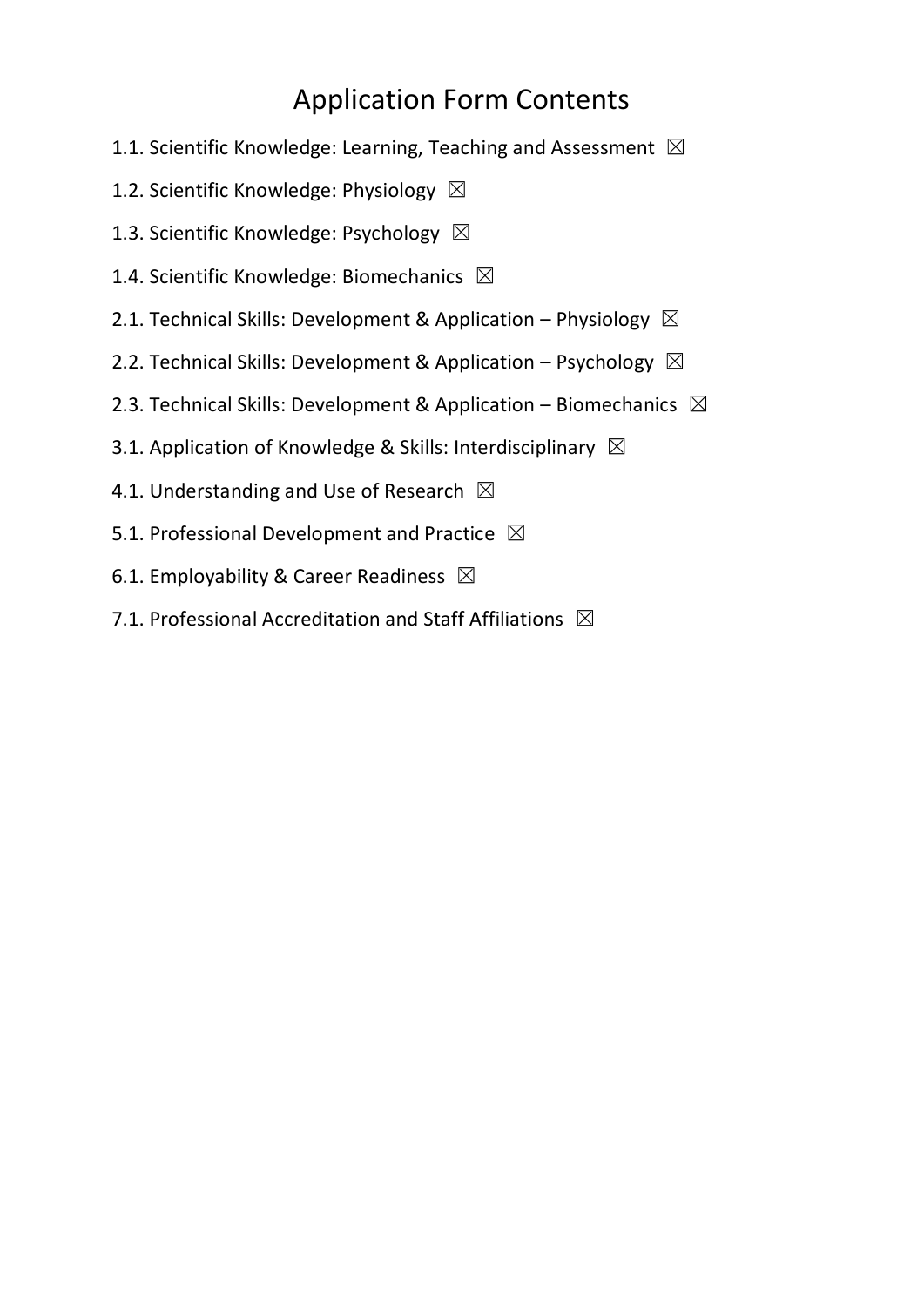### Scientific Knowledge: Learning, teaching and assessment

### **1.1. Be able to demonstrate appropriate strategies for the development of key bodies of scientific knowledge**

| 1.1. | Explain the general strategies for developing scientific knowledge on the programme.                                                                                                                                                                                                                                                                                                                                                                                                                                                                                                                                                                                                                                                              |                                  | Office Use Only          |  |
|------|---------------------------------------------------------------------------------------------------------------------------------------------------------------------------------------------------------------------------------------------------------------------------------------------------------------------------------------------------------------------------------------------------------------------------------------------------------------------------------------------------------------------------------------------------------------------------------------------------------------------------------------------------------------------------------------------------------------------------------------------------|----------------------------------|--------------------------|--|
|      | Please consider vertical/horizontal alignment of modules, approaches to teaching, learning and assessment,<br>class sizes and student engagement, and any other areas of potential good practice.                                                                                                                                                                                                                                                                                                                                                                                                                                                                                                                                                 | Meets<br>Criteria?<br>(M,PM, NM) | <b>Reviewer Comments</b> |  |
|      | The development and application of subject knowledge occurs across the levels of the programme in both<br>$\bullet$<br>mono-disciplinary and multi - and interdisciplinary modules. The 'main' programme is supported by an<br>academic advisory programme.                                                                                                                                                                                                                                                                                                                                                                                                                                                                                       |                                  |                          |  |
|      | Students may choose to 'drop' one of the subject disciplines in favour of a multidisciplinary module at Level 5<br>$\bullet$<br>and subsequently choose to specialise further still into Level 6.                                                                                                                                                                                                                                                                                                                                                                                                                                                                                                                                                 |                                  |                          |  |
|      | The level 4 discipline specific modules cover each of the discipline elements on a basic level to serve as an<br>$\bullet$<br>introduction to that discipline of sport and exercise science. Multidisciplinary modules at both levels 4 and 5<br>provide the opportunity for students to further examine how and where disciplines complement each other<br>(e.g., links between elevated negative state anxiety and changes in movements patterns). Levels 5 and 6 offer<br>the opportunity to explore, refine and become increasingly independent within different aspects of the elected<br>subject disciplines, as well as develop a more focused multi- and/or interdisciplinary subject knowledge within<br>a preferred area of specialism. |                                  |                          |  |
|      | Each module has formative assessment opportunities linked to developing knowledge and understanding<br>required for the different summative assessment types. Assessments are exams, practical<br>investigations/activities [including assessments of practical competence], reports of practical investigations,<br>presentations, infographics, professional development portfolios, job applications and research reports.<br>Students have the opportunity to engage in group and individual formative and summative activities.                                                                                                                                                                                                              |                                  |                          |  |
|      | Peer and staff feedback is provided on formative assessment and reflective activities are in-built in the<br>$\bullet$<br>programme which support students in using their assessment feedback in a feed-forward capacity<br>Attendance in seminars is monitored, and any students not engaging with seminars are subject to action in line                                                                                                                                                                                                                                                                                                                                                                                                        |                                  |                          |  |
|      | with the course attendance policy.<br>Seminars typically work on a 20:1 - 23:1 staff:student ratio. Where required, Learning Support Officers also add<br>$\bullet$<br>further technical support to the academic staff members delivering the sessions. Students develop 'hands-on'<br>skills by working in learning sets to run practical activities.                                                                                                                                                                                                                                                                                                                                                                                            |                                  |                          |  |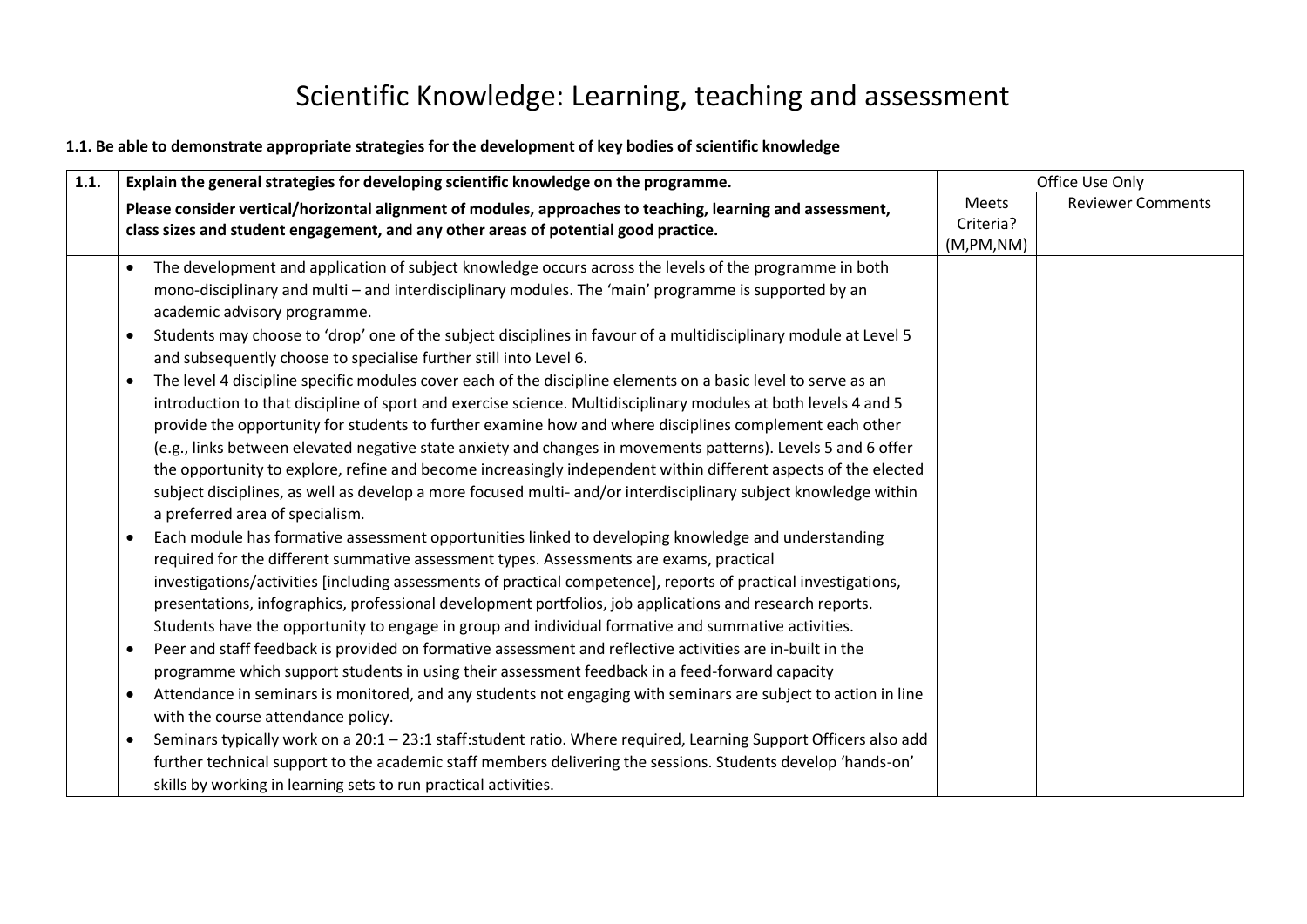### Scientific Knowledge: Physiology

#### **1.2. Be able to demonstrate an understanding of the key bodies of knowledge relevant to Sport & Exercise Sciences (Physiology)**

**Note:** The following is an indicative curriculum. As a minimum, most elements specified below would be expected to have basic coverage, but distinctive aspects of the provision can be highlighted where coverage is more extensive.

|       | <b>Discipline Element</b>                   | Briefly explain how each listed subject knowledge discipline                                                                                                                                                                                                                                                                                                                                                                                                                                                                                                                                                                                                                                                                                                                                                                                                            | <b>Supporting Documentary</b>                                                                                                                                                                                                                                                                                                       | <b>Office Use Only</b>                  |                      |
|-------|---------------------------------------------|-------------------------------------------------------------------------------------------------------------------------------------------------------------------------------------------------------------------------------------------------------------------------------------------------------------------------------------------------------------------------------------------------------------------------------------------------------------------------------------------------------------------------------------------------------------------------------------------------------------------------------------------------------------------------------------------------------------------------------------------------------------------------------------------------------------------------------------------------------------------------|-------------------------------------------------------------------------------------------------------------------------------------------------------------------------------------------------------------------------------------------------------------------------------------------------------------------------------------|-----------------------------------------|----------------------|
|       |                                             | element is developed                                                                                                                                                                                                                                                                                                                                                                                                                                                                                                                                                                                                                                                                                                                                                                                                                                                    | Evidence<br>(Module Descriptors, Lab<br>Manuals etc.)                                                                                                                                                                                                                                                                               | <b>Meets</b><br>Criteria?<br>(M,PM, NM) | Reviewer<br>Comments |
| 1.2.1 | Structure and function of<br>the human body | Students undertake lectures and seminars that cover control<br>and integration, Homeostasis, Thermoregulation, structure and<br>function of the CV, Respiratory, muscular systems at rest,<br>structure of the skeletal system, skeletal landmarks, the joints<br>of the human body and structure and function of the digestive<br>system. This knowledge then becomes progressively applied,<br>depending on the modules elected through the programme. For<br>example, students may study further into the strength and<br>conditioning of junior sports, the physiology of team sports, or<br>the physiology of individual endurance sports.                                                                                                                                                                                                                         | 1.1.2. Level 4 Physiology of<br>the Human body<br>1.1.5. Level 4 Biomechanical<br>Principles of Human<br>Movement<br>1.2.3. Level 5 Physiological<br>Responses to Sport and<br>Exercise<br>1.2.6. Level 5 Real-world<br>Applications in Sport and<br>Exercise                                                                       |                                         |                      |
| 1.2.2 | Influence of diet &<br>nutrition            | Students undertake lectures and seminars that cover core<br>concepts of nutrition and biochemistry, sources and functions<br>of macro and micronutrients, and fluid regulation<br>requirements. Should students elect to study nutrition at more<br>advanced levels, they will also cover nutrition throughout the<br>lifespan (including pre-conception, pregnancy, lactation, early<br>childhood, adolescence, young and older adults); overnutrition,<br>undernutrition, and appetite regulation; food, mood and<br>cognitive function; and functional foods and supplementation.<br>At more advanced levels, students may elect to study the role<br>of dietary interventions in cardiovascular rehabilitation, the role<br>of dietary intervention in obesity management, and/or the role<br>of dietary intervention in the management of HIV, Aids and<br>Cancer. | 1.1.4. Level 4 Nutrition and<br><b>Biochemistry for Sport and</b><br>Exercise<br>1.2.4. Level 5 Food and<br>Nutrition for Health, Sport<br>and Exercise<br>1.3.5. Level 6 Cardiac<br>Rehabilitation<br>1.3.9. Level 6 Obesity<br>Management<br>1.3.12 Level 6 Contemporary<br><b>Health and Physical Activity</b><br>Rehabilitation |                                         |                      |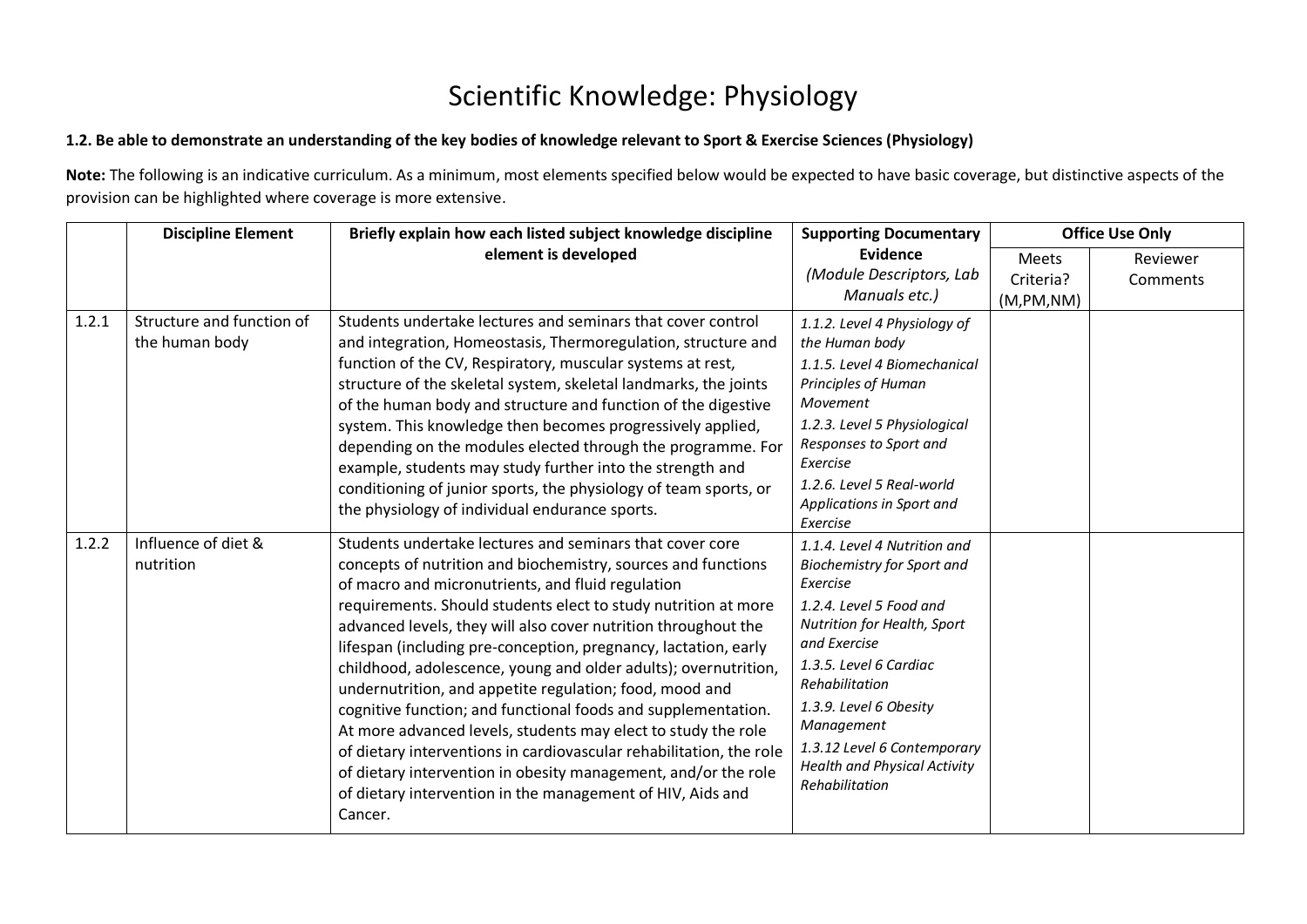| 1.2.3 | Effects of the environment                                                                                | Earlier stages of the course consider control and integration,<br>homeostasis and thermoregulation during exercise. Should<br>student elect to study this pathway, this then progresses<br>through to a more in-depth consideration of environmental<br>influences on sports performance in different climatic<br>conditions, as well as some of the health risks that are<br>associated with competing in different environments.                                                                                                                                                                                                                                                                                                                                                                                                                                     | 1.1.2. Level 4 Physiology of<br>the Human body<br>1.2.3. Level 5 Physiological<br>Responses to Sport and<br>Exercise<br>1.3.3. Level 6 Performance<br>in Extreme Environments                                                                                                                                                                                                                        |  |
|-------|-----------------------------------------------------------------------------------------------------------|------------------------------------------------------------------------------------------------------------------------------------------------------------------------------------------------------------------------------------------------------------------------------------------------------------------------------------------------------------------------------------------------------------------------------------------------------------------------------------------------------------------------------------------------------------------------------------------------------------------------------------------------------------------------------------------------------------------------------------------------------------------------------------------------------------------------------------------------------------------------|------------------------------------------------------------------------------------------------------------------------------------------------------------------------------------------------------------------------------------------------------------------------------------------------------------------------------------------------------------------------------------------------------|--|
| 1.2.4 | Energy systems &<br>metabolic cost                                                                        | In early stages of the course, student undertake lectures and<br>seminars that contain activities which provide an introduction<br>to energy requirements and energy balance, metabolism and<br>energy systems. Should students elect more advanced<br>modules, they will then further consider metabolic pathways<br>that synthesize and resynthesize ATP during maximal,<br>intermittent and prolonged exercise and the signals that<br>regulate those pathways; the delivery, transport and utilisation<br>of oxygen and substrates; mechanisms that regulate<br>carbohydrate and fat metabolism with reference to breakdown,<br>delivery, uptake and oxidation; and metabolic and physiological<br>adaptations to exercise.                                                                                                                                        | 1.1.2. Level 4 Physiology of<br>the Human body<br>1.1.4. Level 4 Nutrition and<br><b>Biochemistry for Sport and</b><br>Exercise<br>1.2.3. Level 5 Physiological<br>Responses to Sport and<br>Exercise<br>1.3.1. Level 6 Applied<br>Physiology for Sports<br>Performance                                                                                                                              |  |
| 1.2.5 | Components of fitness,<br>principles of training &<br>adaptations to training<br>(structure and function) | Students undertake lectures and seminars around the idea of<br>components of fitness and their application in different sport<br>and exercise environment; and generic acute and chronic<br>responses to exercise and sport performance. They will learn<br>the basic principles associated with measuring different<br>components of fitness. Depending on the modules elected later<br>in the course, students may then extend this knowledge by<br>considering strength and conditioning in junior sports, the<br>physiology of team and individual sports, factors limiting the<br>development of components of fitness physiological<br>adaptations to sport-specific training methods, adaptations to<br>different types of strength and conditioning practice or acute<br>and chronic cardiac adaptations to exercise programming for<br>cardiac rehabilitation | 1.1.2. Level 4 Physiology of<br>the Human body<br>1.2.3. Level 5 Physiological<br>Responses to Sport and<br>Exercise<br>1.2.6. Level 5 Real-world<br>Applications in Sport and<br>Exercise<br>1.3.1. Level 6 Applied<br>Physiology for Sports<br>Performance<br>1.3.4. Level 6 Scientific<br>Principles of Strength and<br><b>Conditioning Practice</b><br>1.3.11. Level 6 Cardiac<br>Rehabilitation |  |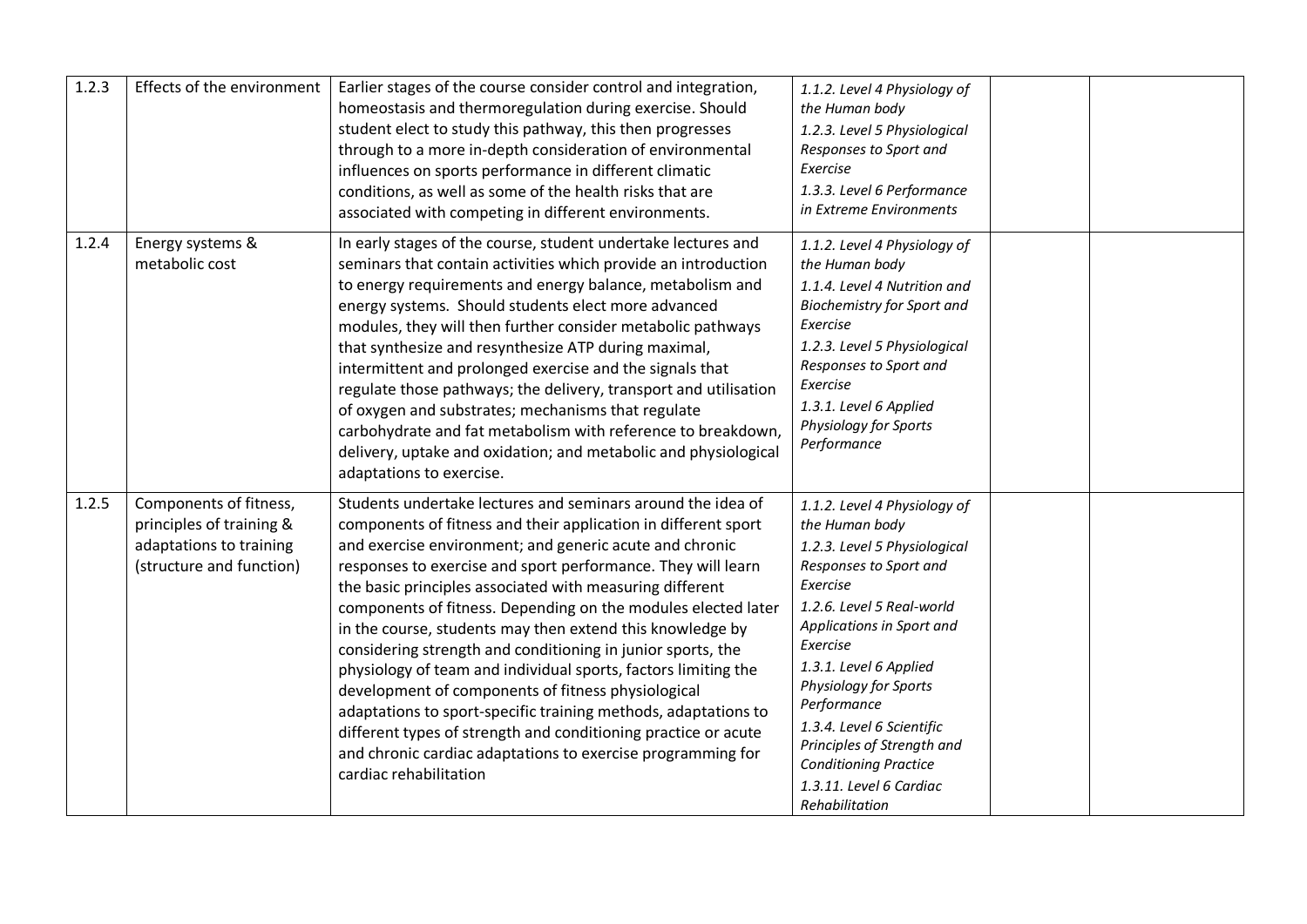| 1.2.6 | Fatigue, recovery and<br>overtraining                                                                                          | Students will begin examine fatigue as a response to sport and<br>exercise performance and through considering factors<br>influencing fatigue. These include fluid regulation, requirements<br>and hydration; the role of glycogen; ATP synthesis and<br>resynthesis; and energy systems, energy balance and<br>metabolism. Students will examine factors influencing<br>recovery, such as fluid regulation, requirements and hydration,<br>the role of glycogen, ATP synthesis and resynthesis, energy<br>systems, energy balance and metabolism. Integrated within<br>related lecture and seminar content, students will consider<br>overtraining, burnout and motivational factors in alternative<br>and progressively applied manners (e.g., concept of and<br>physiology behind overtraining, risk of overtraining in<br>adolescent athletes, link between overtraining and injury). | 1.1.2. Level 4 Physiology of<br>the Human body<br>Responses to Sport and<br>Exercise<br>1.2.6. Level 5 Real-world<br>Applications in Sport and<br>Exercise<br>1.3.4. Level 6 Scientific<br>Principles of Strength and<br><b>Conditioning Practice</b> |  |
|-------|--------------------------------------------------------------------------------------------------------------------------------|-------------------------------------------------------------------------------------------------------------------------------------------------------------------------------------------------------------------------------------------------------------------------------------------------------------------------------------------------------------------------------------------------------------------------------------------------------------------------------------------------------------------------------------------------------------------------------------------------------------------------------------------------------------------------------------------------------------------------------------------------------------------------------------------------------------------------------------------------------------------------------------------|-------------------------------------------------------------------------------------------------------------------------------------------------------------------------------------------------------------------------------------------------------|--|
| 1.2.7 | Growth, development and<br>ageing                                                                                              | Depending on the elective modules taken, students may then<br>undertake further lectures and seminars which cover nutrition<br>throughout the lifespan (including pre-conception, pregnancy,<br>lactation, early childhood, adolescence, young and older<br>adults), age-related changes in cardiovascular structure and<br>function, age related changes in muscle structure and function<br>(e.g., sarcopenia), or growth-related considerations in strength<br>and conditioning for junior athletes.                                                                                                                                                                                                                                                                                                                                                                                   | 1.1.2. Level 4 Physiology of<br>the Human body<br>1.2.2. Level 5 Food and<br>Nutrition for Health, Sport<br>and Exercise<br>1.3.11. Level 6 Cardiac<br>Rehabilitation                                                                                 |  |
| 1.2.8 | Exercise and health (e.g.<br>adapted physical activity;<br>musculo-skeletal,<br>cardiorespiratory &<br>neurological disorders) | Early stages of the course provide a general overview of the<br>role of exercise in physical health. Depending on the elective<br>modules undertaken, student may then also examine more<br>specific factors, such as the role of PA and adapted PA in<br>obesity management, the role of exercise and physical activity<br>in the treatment and management of HIV/AIDS, cancer, manic<br>depression, schizophrenia, and different neurological diseases,<br>or the role of exercise programming in cardiovascular<br>rehabilitation programmes.                                                                                                                                                                                                                                                                                                                                          | 1.1.2. Level 4 Physiology of<br>the Human body<br>1.3.9. Level 6 Obesity<br>Management<br>1.3.11. Level 6 Cardiac<br>Rehabilitation<br>1.3.12 Level 6 Contemporary<br><b>Health and Physical Activity</b><br>Rehabilitation                           |  |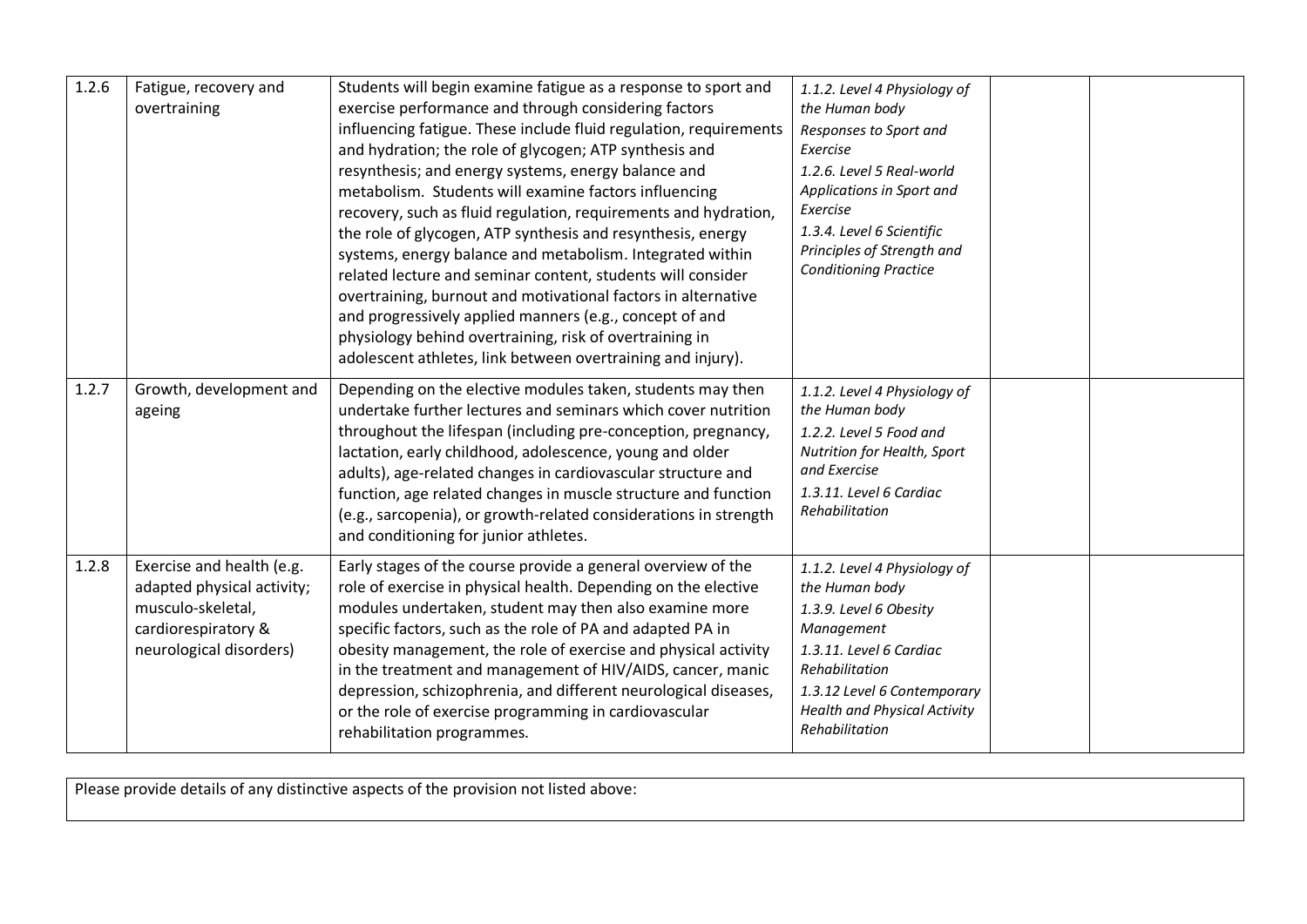# Technical Skills: Development & Application - Physiology

### **2.1. Be able to demonstrate the development and application of relevant scientific and practical techniques relevant to Sport & Exercise Sciences (Physiology)**

|       | Explain the general strategies for developing physiology technical skills (lab and/or field-based).                                                  |            | <b>Office Use Only</b>   |
|-------|------------------------------------------------------------------------------------------------------------------------------------------------------|------------|--------------------------|
|       | Please consider vertical/horizontal alignment of modules, approaches to teaching, learning and assessment, class                                     |            | <b>Reviewer Comments</b> |
|       | sizes and student engagement, and any other areas of potential good practice.                                                                        | Criteria?  |                          |
|       |                                                                                                                                                      | (M,PM, NM) |                          |
| 2.1.1 | In addition to the information below, please also see the Level 4 and Level 5 Physiology laboratory manuals                                          |            |                          |
|       | attached with this application. These show the progression of skill development from level 4 to level 5.                                             |            |                          |
|       | Attendance in seminars is monitored, and any students not engaging with seminars are subject to action in line<br>with the course attendance policy. |            |                          |
|       | Seminars typically work on a 20:1 - 23:1 staff:student ratio. Where required, Learning Support Officers also add                                     |            |                          |
|       | further technical support to the academic staff members delivering the sessions. Students develop 'hands-on'                                         |            |                          |
|       | skills by working in learning sets to run practical activities.                                                                                      |            |                          |
|       |                                                                                                                                                      |            |                          |

|       | <b>Technical Skill(s)</b>   | List practical activities/investigations that                                                                                                                                                                      | <b>Supporting Documentary</b>                                                                                                                                                    | <b>Office Use Only</b> |                          |
|-------|-----------------------------|--------------------------------------------------------------------------------------------------------------------------------------------------------------------------------------------------------------------|----------------------------------------------------------------------------------------------------------------------------------------------------------------------------------|------------------------|--------------------------|
|       |                             | support development and application of                                                                                                                                                                             | Evidence                                                                                                                                                                         | <b>Meets</b>           | <b>Reviewer Comments</b> |
|       |                             | technical skills (lab and/or field-based).                                                                                                                                                                         | (Module Descriptors, Lab Manuals                                                                                                                                                 | Criteria?              |                          |
|       |                             |                                                                                                                                                                                                                    | etc.)                                                                                                                                                                            | (M,PM, NM)             |                          |
| 2.1.2 | Cardiovascular function     | <b>Blood Pressure Measurement</b><br>Induction to Cardiac Screening<br>Induction to LDX and EPOC Blood Analysers                                                                                                   | 1.1.2. Level 4 Physiology of the<br>Human body<br>1.2.3. Level 5 Physiological Responses                                                                                         |                        |                          |
|       |                             | Introduction to Human Monitoring devices<br>Induction to using the Metalysers for ECGs<br>Induction to h/p/Cosmos in Cardio Mode                                                                                   | to Sport and Exercise<br>1.3.1. Level 6 Applied Physiology for<br>Sports Performance<br>1.3.11. Level 6 Cardiac Rehabilitation                                                   |                        |                          |
| 2.1.3 | <b>Respiratory function</b> | Douglas Bags and gas analysis at rest and<br>during Exercise<br>Induction to Screening<br>Induction to Metalysers (Gas 1)<br>Douglas Bags during Exercise<br>Induction to spirometry using portable<br>spirometers | 1.1.2. Level 4 Physiology of the<br>Human body<br>1.2.3. Level 5 Physiological Responses<br>to Sport and Exercise<br>1.3.1. Level 6 Applied Physiology for<br>Sports Performance |                        |                          |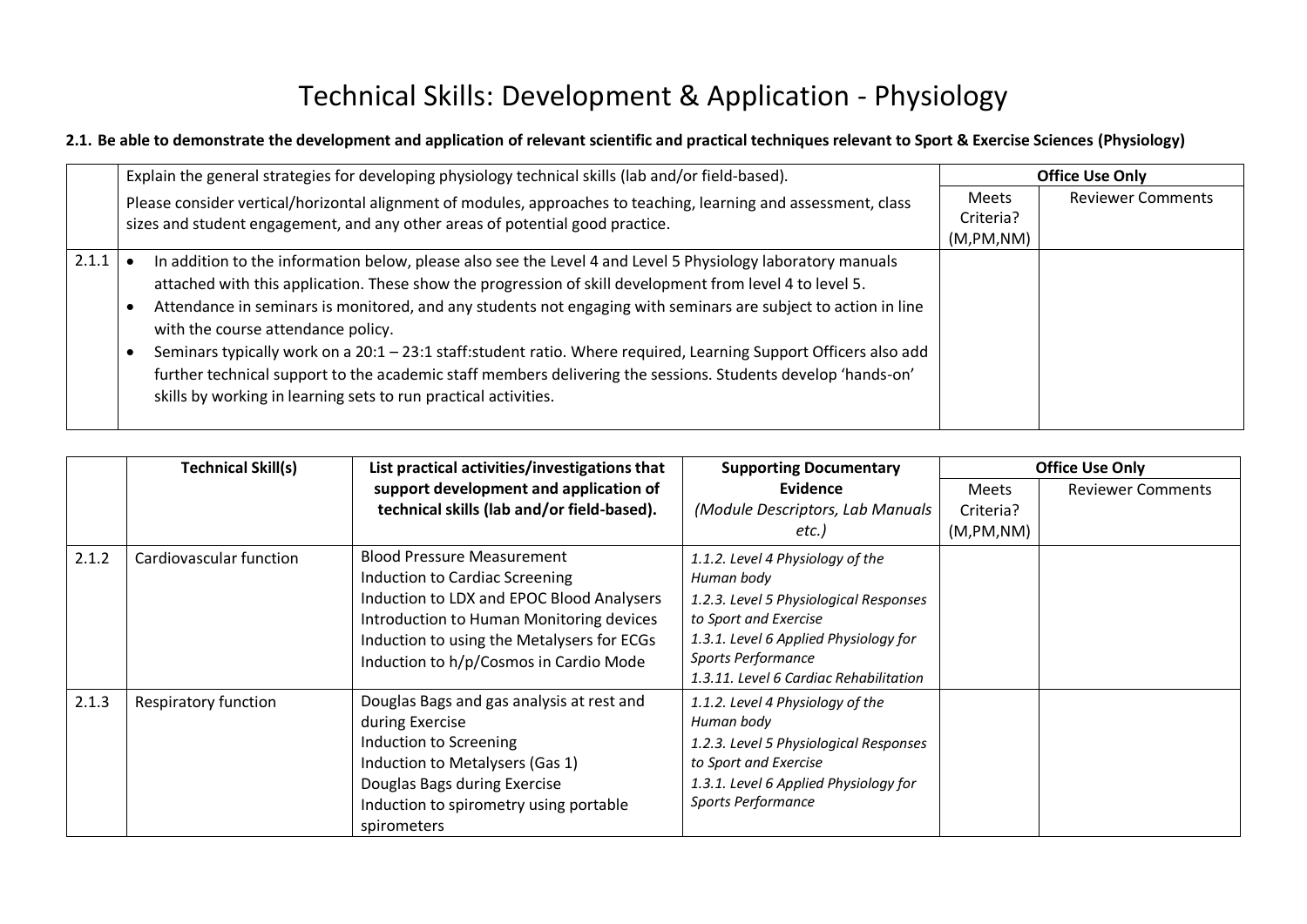|       |                                                                                                             | Introduction to Human Monitoring devices                                                                                                                                                                                                                                                                                                                                                                                                                    |                                                                                                                                                                                                                                                  |  |
|-------|-------------------------------------------------------------------------------------------------------------|-------------------------------------------------------------------------------------------------------------------------------------------------------------------------------------------------------------------------------------------------------------------------------------------------------------------------------------------------------------------------------------------------------------------------------------------------------------|--------------------------------------------------------------------------------------------------------------------------------------------------------------------------------------------------------------------------------------------------|--|
| 2.1.4 | Sub-maximal and maximal<br>exercise tests                                                                   | <b>Using Monark Ergometers</b><br>Induction to Metalysers (Gas 1)<br>Douglas Bags and gas analysis<br>Collection of Capillary Blood at the Finger<br>during Exercise<br>Induction to using the Wattbike<br>Metalysers Workflows and Device<br>Configuration<br>Induction to using the Metalysers for ECGs<br>Induction to the Lode Excalibur Sport and<br>Manager Software<br>Induction to h/p/Cosmos in Cardio Mode<br>Overview of Cycle Ergometers        | 1.1.2. Level 4 Physiology of the<br>Human body<br>1.2.3. Level 5 Physiological Responses<br>to Sport and Exercise<br>1.3.1. Level 6 Applied Physiology for<br>Sports Performance<br>1.3.11. Level 6 Cardiac Rehabilitation                       |  |
| 2.1.5 | Muscular strength, speed,<br>power, endurance and repeat<br>sprint activity                                 | Handgrip strength testing<br>Anaerobic power- Wingate Testing<br>Collection of Capillary Blood at the Finger<br>during Exercise<br>Induction to using the Wattbike<br>Induction to the Fusion Smartspeed system<br>Introduction to GPS devices<br>Induction to Catapult Devices<br>Induction to the Lode Excalibur Sport and<br>Manager Software<br>Induction to AMTI Portable Force Plate<br>Induction to jump tests and prediction of<br>lower limb power | 1.1.2. Level 4 Physiology of the<br>Human body<br>1.1.6. Level 4 The Sport and Exercise<br>Scientist in Action<br>1.2.3. Level 5 Physiological Responses<br>to Sport and Exercise<br>1.3.1. Level 6 Applied Physiology for<br>Sports Performance |  |
| 2.1.6 | Basal metabolic rate, energy<br>intake (nutritional analysis),<br>energy expenditure and<br>energy balance. | Induction to Metalysers (Gas 1)<br>Douglas Bags and gas analysis at rest and<br>during Exercise<br>Introduction to Human Monitoring devices<br>Introduction to GPS devices                                                                                                                                                                                                                                                                                  | 1.1.2. Level 4 Physiology of the<br>Human body<br>1.1.4. Level 4 Nutrition and<br><b>Biochemistry for Sport and Exercise</b>                                                                                                                     |  |
| 2.1.7 | Perceived exertion and<br>perceived effort                                                                  | RPE using the Borg scale (original and<br>modified)                                                                                                                                                                                                                                                                                                                                                                                                         | 1.1.2. Level 4 Physiology of the<br>Human body                                                                                                                                                                                                   |  |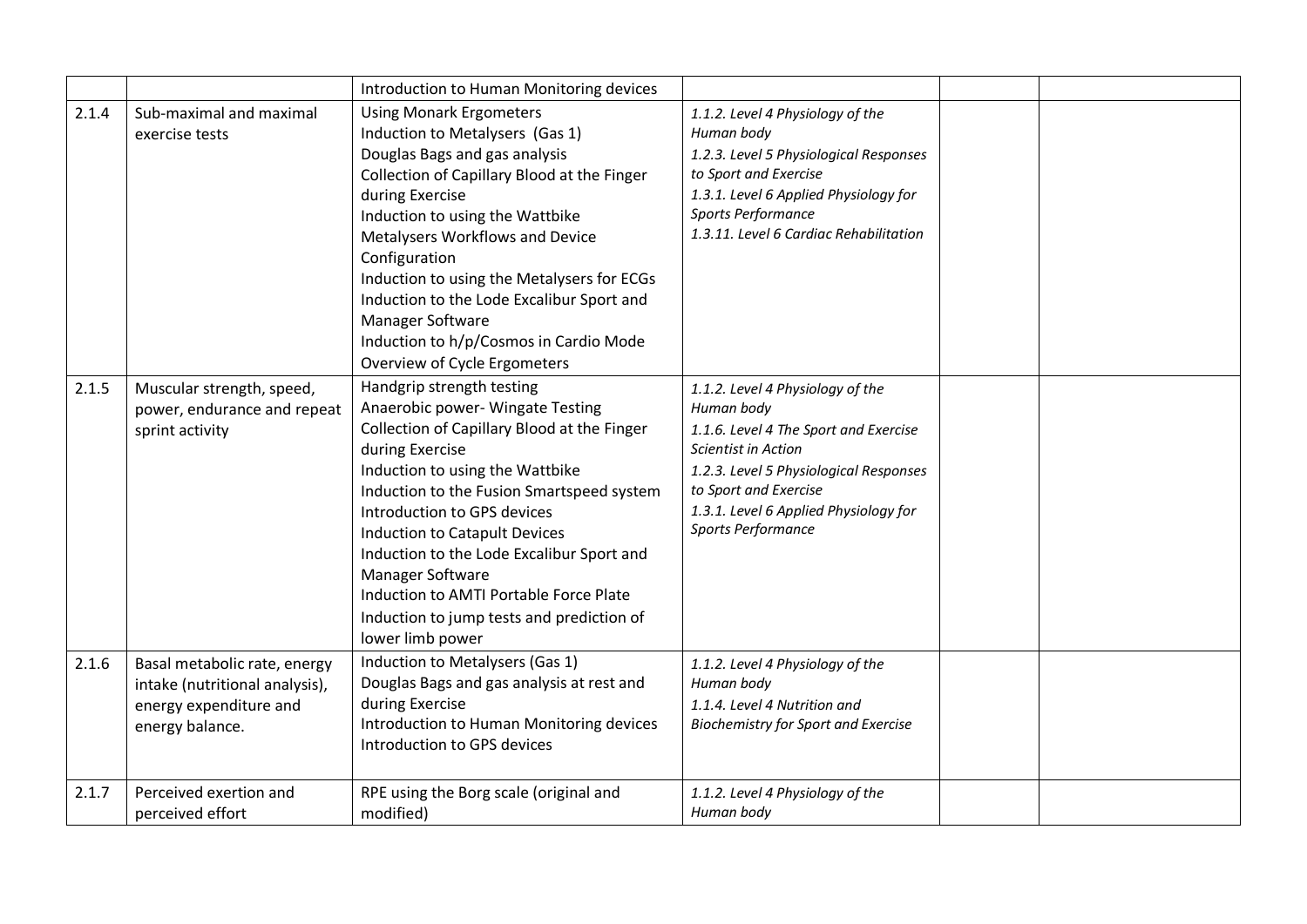|        |                                                         |                                                                                                                                                                                                                                                         | 1.2.3. Level 5 Physiological Responses<br>to Sport and Exercise<br>1.3.1. Level 6 Applied Physiology for<br>Sports Performance<br>1.3.11. Level 6 Cardiac Rehabilitation                                                                                                                                 |  |
|--------|---------------------------------------------------------|---------------------------------------------------------------------------------------------------------------------------------------------------------------------------------------------------------------------------------------------------------|----------------------------------------------------------------------------------------------------------------------------------------------------------------------------------------------------------------------------------------------------------------------------------------------------------|--|
| 2.1.8  | Blood, Saliva, Sweat and urine<br>sampling and handling | Induction to Collection of Capillary Blood at<br>the Finger (& YSI)<br>Collection of Capillary Blood at the Finger<br>during Exercise<br>Induction to Lactate Plus and Accutrend<br><b>Blood Analysers</b><br>Induction to LDX and EPOC Blood Analysers | 1.1.2. Level 4 Physiology of the<br>Human body<br>1.1.4. Level 4 Nutrition and<br><b>Biochemistry for Sport and Exercise</b><br>1.2.3. Level 5 Physiological Responses<br>to Sport and Exercise<br>1.3.1. Level 6 Applied Physiology for<br>Sports Performance<br>1.3.11. Level 6 Cardiac Rehabilitation |  |
| 2.1.9  | Anthropometry and Body<br>composition                   | Multi-site Skinfold Measurement<br><b>Bioelectrical impedance</b><br><b>Bod Pod (demonstration)</b>                                                                                                                                                     | 1.1.2. Level 4 Physiology of the<br>Human body<br>1.1.6. Level 4 The Sport and Exercise<br>Scientist in Action<br>1.2.4. Level 5 Food and Nutrition for<br>Health, Sport and Exercise<br>1.3.1. Level 6 Applied Physiology for<br>Sports Performance                                                     |  |
| 2.1.10 | Measurement of body<br>temperature                      | Introduction to Human Monitoring devices                                                                                                                                                                                                                |                                                                                                                                                                                                                                                                                                          |  |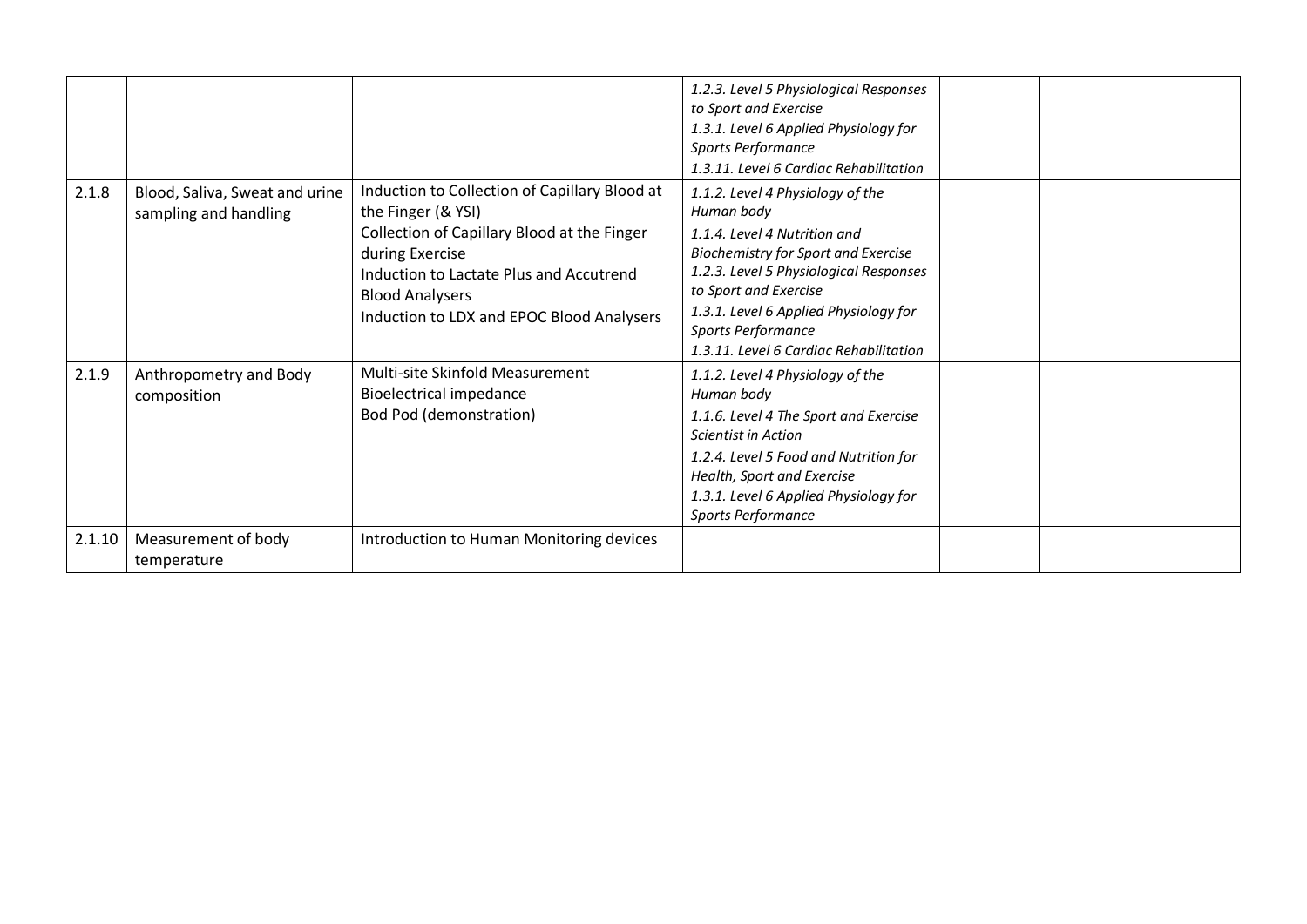### Application of Knowledge & Skills: Interdisciplinary

#### **3.1.Be able to demonstrate the application of knowledge and technical skills in interdisciplinary contexts**

|       | <b>Element</b>                                                                            | Identify the interdisciplinary opportunities for students                                                                                                                                                                                                                                                                                                                                                                                                                                      | <b>Supporting</b>                                                                                                                     |            | <b>Office Use Only</b>   |
|-------|-------------------------------------------------------------------------------------------|------------------------------------------------------------------------------------------------------------------------------------------------------------------------------------------------------------------------------------------------------------------------------------------------------------------------------------------------------------------------------------------------------------------------------------------------------------------------------------------------|---------------------------------------------------------------------------------------------------------------------------------------|------------|--------------------------|
|       |                                                                                           | to demonstrate their ability to apply scientific                                                                                                                                                                                                                                                                                                                                                                                                                                               | <b>Documentary Evidence</b>                                                                                                           | Meets      | <b>Reviewer Comments</b> |
|       |                                                                                           | knowledge and technical skills to address specific                                                                                                                                                                                                                                                                                                                                                                                                                                             | (Module Descriptors,                                                                                                                  | Criteria?  |                          |
|       |                                                                                           | issues in sport and exercise science contexts                                                                                                                                                                                                                                                                                                                                                                                                                                                  | Lab Manuals etc.)                                                                                                                     | (M,PM, NM) |                          |
| 3.1.1 | Integration of variables<br>contributing to sport<br>performance contexts                 | At L4, we introduce students to sport and exercise<br>science as an interdisciplinary approach that contributes<br>to the health, wellbeing and performance of athletes<br>and the general population.<br>At L5, students consider the application of multi- and<br>interdisciplinary sport and exercise science principles<br>within the contexts of healthy ageing, team sports,                                                                                                             | 1.1.6. Level 4 The Sport<br>and Exercise Scientist in<br>Action<br>1.2.6. Level 5 Real-world<br>Applications in Sport and<br>Exercise |            |                          |
|       |                                                                                           | junior athletes and sports as a special population, and<br>individual sports with a focus on endurance sports.                                                                                                                                                                                                                                                                                                                                                                                 |                                                                                                                                       |            |                          |
| 3.1.2 | Integration of variables<br>contributing to exercise<br>& health contexts                 | At L5, students consider the application of sport and<br>exercise science within the contexts of healthy ageing,<br>team sports, junior athletes and sports as a special<br>population, and individual sports with a focus on<br>endurance sports.                                                                                                                                                                                                                                             | 1.2.6. Level 5 Real-world<br>Applications in Sport and<br>Exercise                                                                    |            |                          |
| 3.1.3 | Consideration of special<br>populations                                                   | All modules with a sport performance focus consider<br>athletes, particularly high-level and elite athletes, to be<br>a special population be definition (e.g. a group with<br>unique needs to be able to ensure optimal health,<br>wellbeing and performance).<br>The L5 Real-world Applications in Sport and Exercise<br>module considers the application of sport and exercise<br>science within the contexts of healthy ageing, and junior<br>athletes and sports as a special population. | All sport performance<br>modules<br>1.2.6. Level 5 Real-world<br>Applications in Sport and<br>Exercise                                |            |                          |
| 3.1.4 | Environmental and<br>occupational factors in<br>relation to health,<br>disease, disorder, | The L6 Cardiac Rehabilitation module considers the<br>issues surrounding protocols for information transfer<br>from the primary/secondary care team to the exercise<br>professional and application of the information<br>obtained to exercise programming/prescription. It also                                                                                                                                                                                                               | 1.3.5. Level 6<br><b>Psychological Applications</b><br>of Physical Activity and<br>Health                                             |            |                          |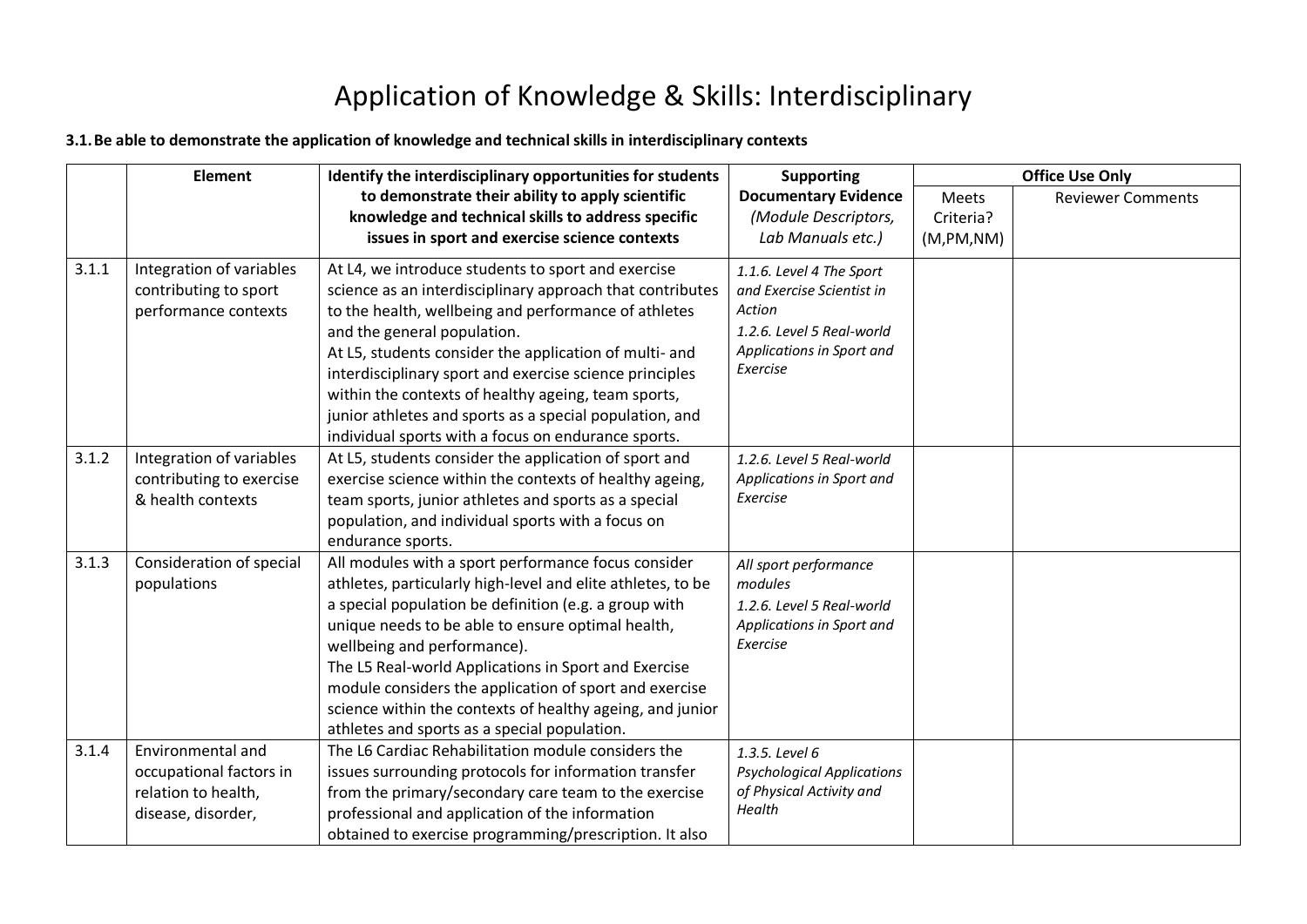|       | dysfunction &             | considers health and safety issues and emergency         | 1.3.6. Level 6 Applied       |  |
|-------|---------------------------|----------------------------------------------------------|------------------------------|--|
|       | rehabilitation            | procedures.                                              | Sport Psychology             |  |
|       |                           | The L6 Contemporary Health Issues and Physical Activity  | 1.3.9. Level 6 Obesity       |  |
|       |                           | Rehabilitation environmental and occupational            | Management                   |  |
|       |                           | considerations when working with people with             | 1.3.11. Level 6 Cardiac      |  |
|       |                           | HIV/Aids, Cancer, eating disorders, psychosis, and       | Rehabilitation               |  |
|       |                           | neurological disease and disorders.                      | 1.3.12 Level 6               |  |
|       |                           | The L6 Obesity Management module covers                  | Contemporary Health and      |  |
|       |                           | environmental and occupational factors to consider       | <b>Physical Activity</b>     |  |
|       |                           | when working with obese clients.                         | Rehabilitation               |  |
|       |                           | The L6 Psychological Applications of Physical Activity   |                              |  |
|       |                           | and Health considers environmental and occupational      |                              |  |
|       |                           | factors when working with clients with clinical mental   |                              |  |
|       |                           | health problems.                                         |                              |  |
|       |                           | The L6 Applied Sport Psychology module introduces        |                              |  |
|       |                           | students to special considerations with consulting with  |                              |  |
|       |                           | athletes rehabilitating from severe musculoskeletal      |                              |  |
|       |                           | injury                                                   |                              |  |
| 3.1.5 | Interdisciplinary project | The L5 Research Methods for Sport and Exercise Science   | 1.2.7. Level 5 Research      |  |
|       | (where appropriate)       | supports students in producing a group-based research    | Methods for Sport and        |  |
|       |                           | project in a sport and exercise science context of their | <b>Exercise Science</b>      |  |
|       |                           | choosing.                                                | 1.3.9. Final Year Project in |  |
|       |                           | The L6 Final Year Project in Sport and Exercise Sciences | Sport and Exercise           |  |
|       |                           | affords students the opportunity to produce a project    | <b>Sciences</b>              |  |
|       |                           | that contributes new knowledge, should this be their     |                              |  |
|       |                           | preferred option.                                        |                              |  |
|       |                           | In both instances, these projects can be                 |                              |  |
|       |                           | interdisciplinary.                                       |                              |  |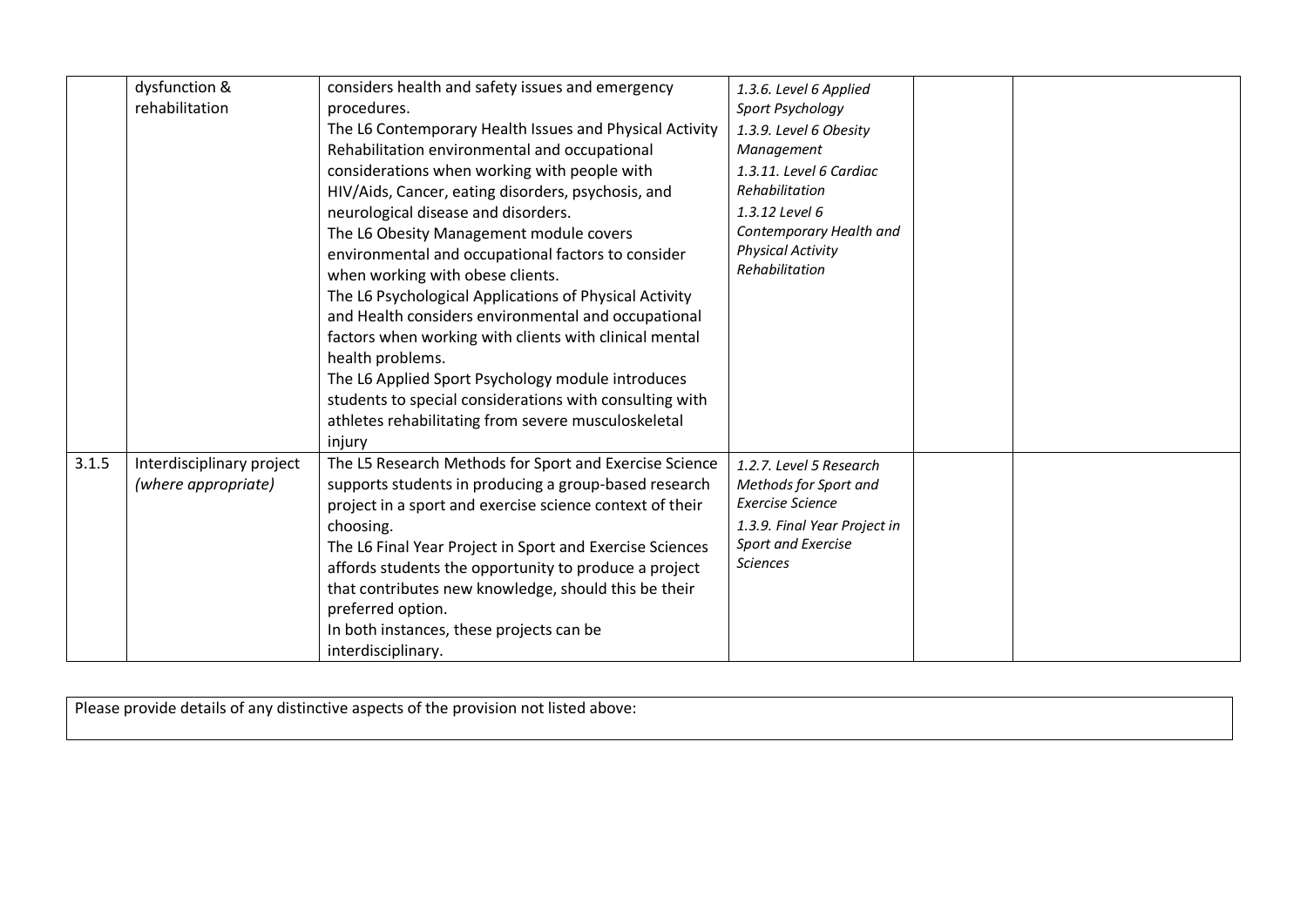# Understanding and Use of Research

#### **4.1.Be able to demonstrate an understanding of research that enables the interpretation and application of research findings**

|       | <b>Element</b>                                                                      | Explain how this is covered in the programme.                                                                                                                                                                                                                                                                                                                                                                                                                                                                  | <b>Supporting Documentary</b>                                                                                                                                                                                                                                                                                                |                         | <b>Office Use Only</b>   |
|-------|-------------------------------------------------------------------------------------|----------------------------------------------------------------------------------------------------------------------------------------------------------------------------------------------------------------------------------------------------------------------------------------------------------------------------------------------------------------------------------------------------------------------------------------------------------------------------------------------------------------|------------------------------------------------------------------------------------------------------------------------------------------------------------------------------------------------------------------------------------------------------------------------------------------------------------------------------|-------------------------|--------------------------|
|       |                                                                                     |                                                                                                                                                                                                                                                                                                                                                                                                                                                                                                                | <b>Evidence</b>                                                                                                                                                                                                                                                                                                              | <b>Meets</b>            | <b>Reviewer Comments</b> |
|       |                                                                                     |                                                                                                                                                                                                                                                                                                                                                                                                                                                                                                                |                                                                                                                                                                                                                                                                                                                              | Criteria?<br>(M,PM, NM) |                          |
| 4.1.1 | The value of research,<br>and principles &<br>applications of scientific<br>enquiry | The L4 modules 'The Sport and Exercise Scientist in<br>Action' and 'Personal, Professional and Academic<br>Development in Sport and Exercise Sciences', and<br>the L5 modules 'Real-world Applications in Sport<br>and Exercise' and 'Research Methods for Sport and<br>Exercise Science' introduce students to the notion<br>of evidence-informed practice and its importance<br>within sport and exercise science contexts.<br>Students consider this in both mono- and inter-<br>disciplinary environments. | 1.1.6. Level 4 The Sport and<br><b>Exercise Scientist in Action</b><br>1.1.7. Level 4 Personal,<br>Professional and Academic<br>Development in Sport and<br><b>Exercise Sciences</b><br>1.2.6. Level 5 Real-world<br>Applications in Sport and Exercise<br>1.2.7. Level 5 Research Methods<br>for Sport and Exercise Science |                         |                          |
| 4.1.2 | Appropriate research<br>ethics & governance<br>training                             | All named modules have a progressive approach to<br>research ethics and governance training, in order to<br>prepare students for their final year project and<br>beyond. Students are required to submit ethics<br>applications at Levels 5 and 6.                                                                                                                                                                                                                                                             | 1.1.7. Level 4 Personal,<br>Professional and Academic<br>Development in Sport and<br><b>Exercise Sciences</b><br>1.2.7. Level 5 Research Methods<br>for Sport and Exercise Science<br>1.3.9. Final Year Project in Sport<br>and Exercise Sciences                                                                            |                         |                          |
| 4.1.3 | A range of qualitative and<br>quantitative research<br>methodologies                | There is a progressive introduction of qualitative,<br>quantitative and mixed-methods skills across the<br>programme.                                                                                                                                                                                                                                                                                                                                                                                          | 1.1.7. Level 4 Personal,<br>Professional and Academic<br>Development in Sport and<br>Exercise Sciences<br>1.2.7. Level 5 Research Methods<br>for Sport and Exercise Science<br>1.3.9. Final Year Project in Sport<br>and Exercise Sciences                                                                                   |                         |                          |
| 4.1.4 | Use of appropriate data<br>analysis & visualisation<br>techniques                   | Students learn about and apply a range of data<br>visualisation techniques and their uses in different<br>sport and exercise environments across all levels of<br>the course. One specific example is how data can                                                                                                                                                                                                                                                                                             | 1.1.6. Level 4 The Sport and<br><b>Exercise Scientist in Action</b><br>1.2.7. Level 5 Research Methods<br>for Sport and Exercise Science                                                                                                                                                                                     |                         |                          |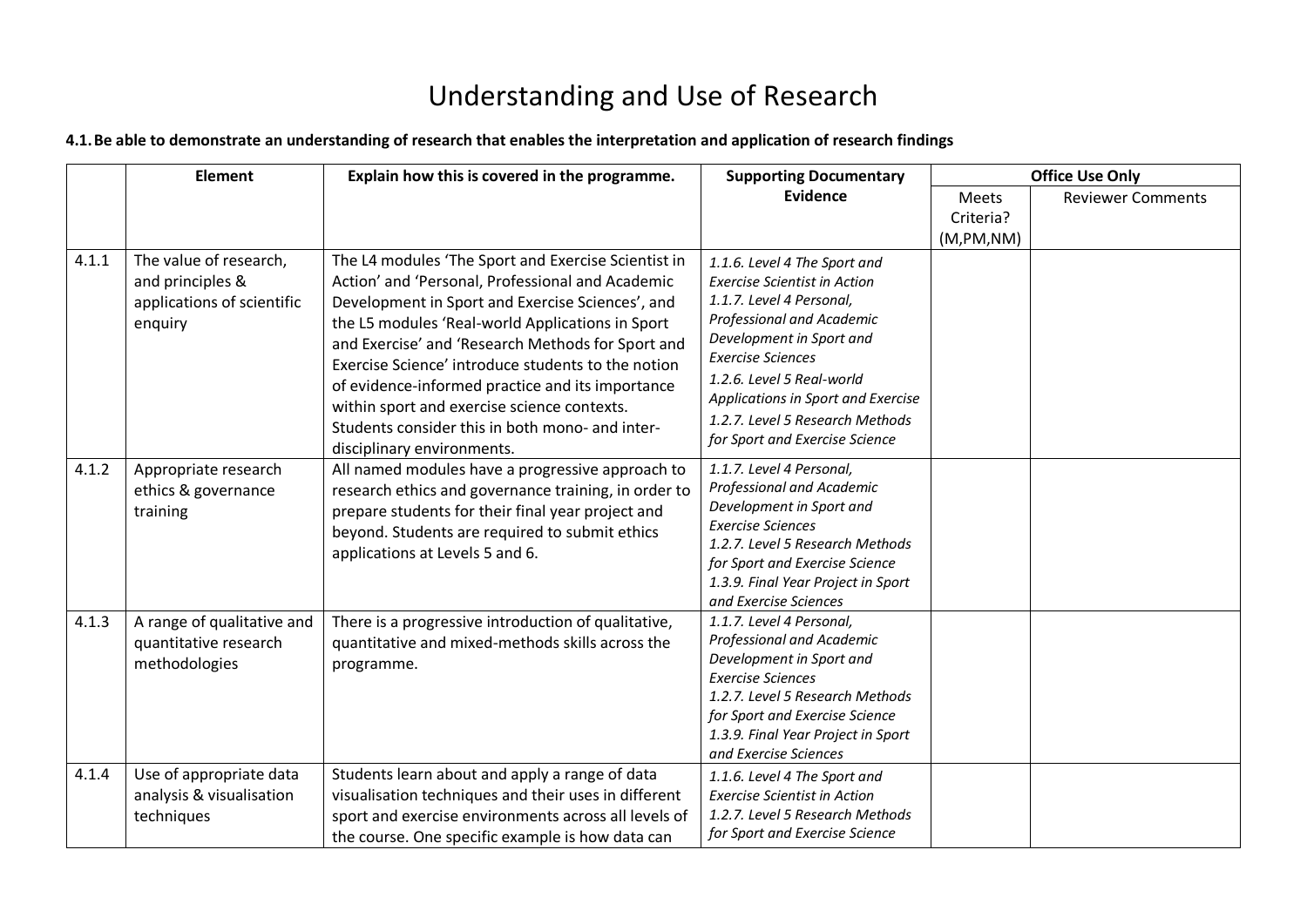|       |                                           | be best presented to coaches in a way that is<br>meaningful and can help develop the health,<br>wellbeing and performance of athletes.                                                                                                                                                                                                                                                                                                                                                                                                                                                                                            | 1.3.9. Final Year Project in Sport<br>and Exercise Sciences                                                                                                                                                                                                                                                                                                                                 |
|-------|-------------------------------------------|-----------------------------------------------------------------------------------------------------------------------------------------------------------------------------------------------------------------------------------------------------------------------------------------------------------------------------------------------------------------------------------------------------------------------------------------------------------------------------------------------------------------------------------------------------------------------------------------------------------------------------------|---------------------------------------------------------------------------------------------------------------------------------------------------------------------------------------------------------------------------------------------------------------------------------------------------------------------------------------------------------------------------------------------|
| 4.1.5 | Evidence-based practice<br>and evaluation | L4 The Sport and Exercise Scientist in Action and L5<br>Real-world Applications in Sport and Exercise<br>modules introduce students to the notion of<br>evidence-informed practice and its importance<br>within sport and exercise science contexts.                                                                                                                                                                                                                                                                                                                                                                              | 1.1.6. Level 4 The Sport and<br><b>Exercise Scientist in Action</b><br>1.1.7. Level 4 Personal,<br>Professional and Academic<br>Development in Sport and<br><b>Exercise Sciences</b><br>1.2.6. Level 5 Real-world<br>Applications in Sport and Exercise<br>1.2.7. Level 5 Research Methods<br>for Sport and Exercise Science<br>1.3.9. Final Year Project in Sport<br>and Exercise Sciences |
| 4.1.6 | Research Project (where<br>applicable)    | The L4 Personal, Professional and Academic<br>Development in Sport and Exercise Sciences<br>module supports students in producing a desk-<br>based research project where they complete a<br>literature review in a sport and exercise science<br>context of their choosing.<br>The L5 Research Methods for Sport and Exercise<br>Science supports students in producing a group-<br>based research project in a sport and exercise<br>science context of their choosing.<br>The L6 Final Year Project in Sport and Exercise<br>Sciences affords students the opportunity to<br>produce a project that contributes new knowledge. | 1.1.7. Level 4 Personal,<br>Professional and Academic<br>Development in Sport and<br><b>Exercise Sciences</b><br>1.2.7. Level 5 Research Methods<br>for Sport and Exercise Science<br>1.3.9. Final Year Project in Sport<br>and Exercise Sciences                                                                                                                                           |

• Throughout the course, students have the opportunity to consider issues of validity, reliability, practicality, sensitivity, accuracy and precision of testing in modules where they are exposed to either field-based or laboratory-based testing or data collection sessions.

• In addition to the requirement for qualitative and quantitative primary methodologies, students are also introduced to various types of research reviews as a viable and aspirational method of conducting research (e.g. systematic review, realist review).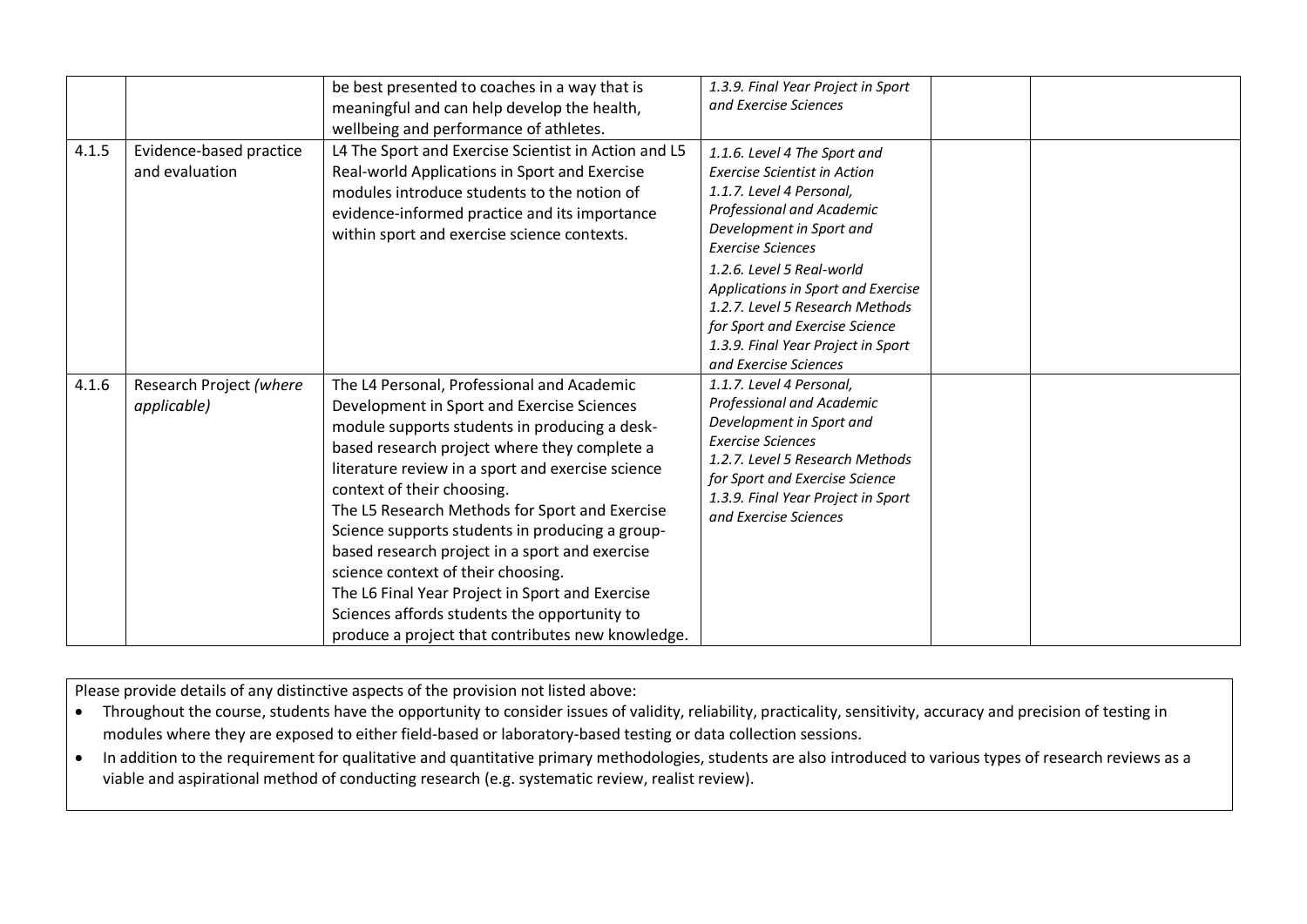### Professional Development and Practice

### **5.1. Be able to self-reflect on academic, professional and personal attributes**

|       | <b>Element</b>                                                      | Explain how students become aware of professional                                                                                                                                                                                                                                                                                                                                                                                                                                                                                                                                                                                                                                                                                                                                                                                       | <b>Supporting Documentary</b>                                                                                                                                                                                                                                                                                                                                                                                                  | <b>Office Use Only</b> |                          |
|-------|---------------------------------------------------------------------|-----------------------------------------------------------------------------------------------------------------------------------------------------------------------------------------------------------------------------------------------------------------------------------------------------------------------------------------------------------------------------------------------------------------------------------------------------------------------------------------------------------------------------------------------------------------------------------------------------------------------------------------------------------------------------------------------------------------------------------------------------------------------------------------------------------------------------------------|--------------------------------------------------------------------------------------------------------------------------------------------------------------------------------------------------------------------------------------------------------------------------------------------------------------------------------------------------------------------------------------------------------------------------------|------------------------|--------------------------|
|       |                                                                     | expectations and self-reflect on their attributes                                                                                                                                                                                                                                                                                                                                                                                                                                                                                                                                                                                                                                                                                                                                                                                       | <b>Evidence</b>                                                                                                                                                                                                                                                                                                                                                                                                                | <b>Meets</b>           | <b>Reviewer Comments</b> |
|       |                                                                     |                                                                                                                                                                                                                                                                                                                                                                                                                                                                                                                                                                                                                                                                                                                                                                                                                                         |                                                                                                                                                                                                                                                                                                                                                                                                                                | Criteria?              |                          |
|       |                                                                     |                                                                                                                                                                                                                                                                                                                                                                                                                                                                                                                                                                                                                                                                                                                                                                                                                                         |                                                                                                                                                                                                                                                                                                                                                                                                                                | (M,PM, NM)             |                          |
| 5.1.1 | Awareness of professional<br>bodies (including BASES<br>and others) | L4 The Sport and Exercise Scientist in Action and L5<br>Real-world Applications in Sport and Exercise modules<br>introduce students to BASES. It also introduces<br>students to other relevant PSRBs that a sport and<br>exercise scientist may come into contact with (e.g.<br>BPS, UKSCA, SENr, HCPC).<br>The L6 Nutrition for Prevention and Treatment of<br>Disease module considers the role and scope of sport<br>and exercise scientists in nutrition and nutrition<br>therapy and the appropriate referral networks<br>required.<br>The L6 Applied Sport Psychology module considers<br>the BPS Code of Conduct in the context of Sport and<br>Exercise Psychology practice as well as leaving scope<br>to consider any BASES approved route to becoming a<br>Practitioner Psychologist when such a route becomes<br>available. | 1.1.6. Level 4 The Sport and<br><b>Exercise Scientist in Action</b><br>1.2.6. Level 5 Real-world<br>Applications in Sport and<br>Exercise<br>1.2.7. Level 5 Research<br>Methods for Sport and<br><b>Exercise Science</b><br>1.3.9. Final Year Project in<br><b>Sport and Exercise Sciences</b><br>1.3.10. Level 6 Nutrition for<br>Prevention and Treatment of<br><b>Disease</b><br>1.3.6. Level 6 Applied Sport<br>Psychology |                        |                          |
| 5.1.2 | Professional behaviour<br>(ethics, values & code of<br>conduct)     | L4 The Sport and Exercise Scientist in Action and L5<br>Real-world Applications in Sport and Exercise modules<br>introduce students to the BASES Code of Conduct and<br>its importance in applied and research environments.<br>The L6 Applied Sport Psychology introduces students<br>to ethical, professional and legal issues associated<br>with sport and exercise psychology practice, such as<br>protection of title and limitations of practice.<br>The L6 Final Year Project in Sport and Exercise<br>Sciences requires students to complete their project                                                                                                                                                                                                                                                                      | 1.1.6. Level 4 The Sport and<br><b>Exercise Scientist in Action</b><br>1.2.7. Level 5 Research<br>Methods for Sport and<br><b>Exercise Science</b><br>1.3.9. Final Year Project in<br><b>Sport and Exercise Sciences</b><br><b>Sport and Exercise Sciences</b><br>1.3.6. Level 6 Applied Sport<br>Psychology                                                                                                                   |                        |                          |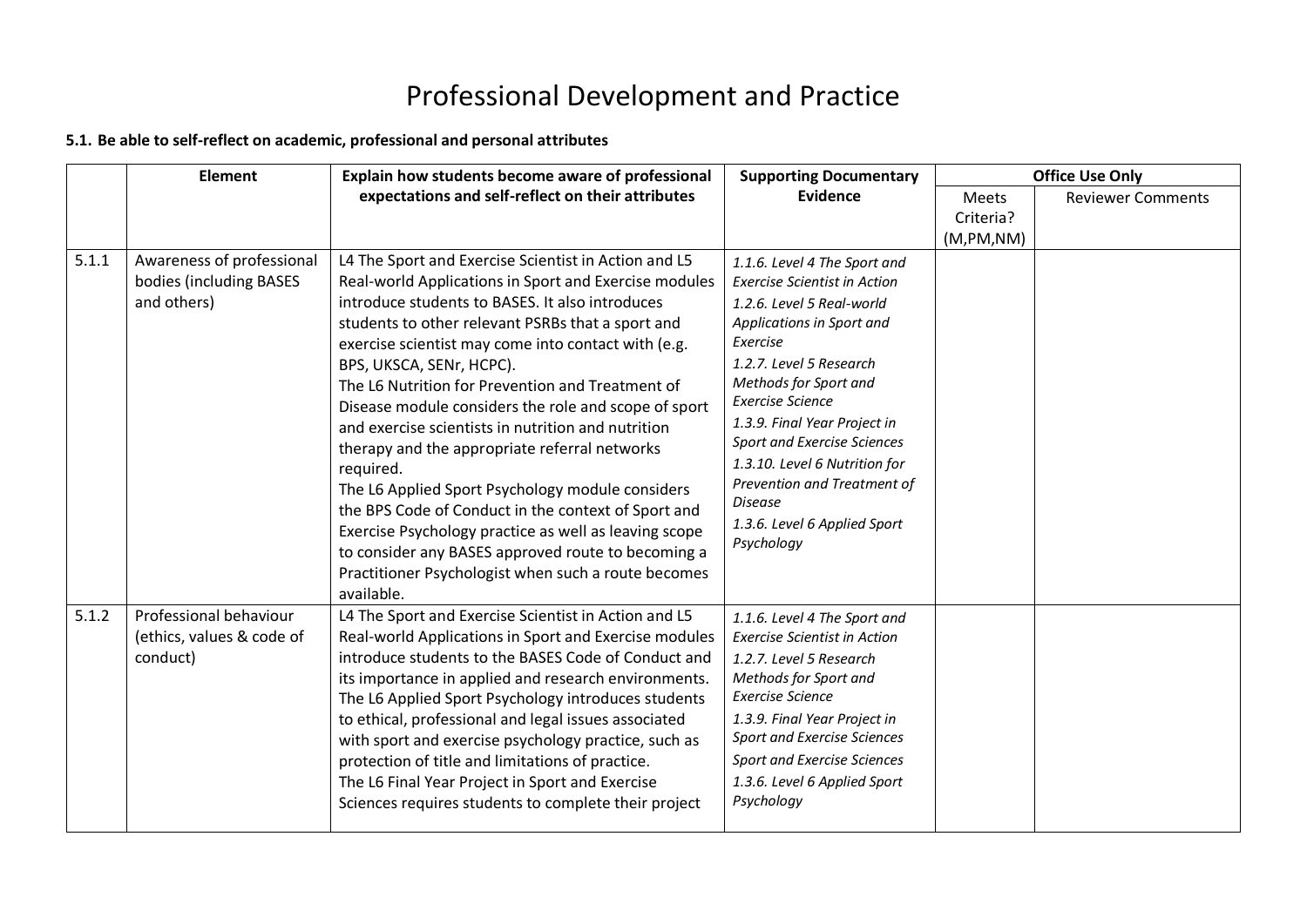|       |                            | with due regard for professional behaviour and in         |                                     |  |
|-------|----------------------------|-----------------------------------------------------------|-------------------------------------|--|
|       |                            | accordance with the BASES Code of conduct.                |                                     |  |
| 5.1.3 | Safeguarding, welfare &    | L4 The Sport and Exercise Scientist in Action and L5      | 1.1.6. Level 4 The Sport and        |  |
|       | vulnerable groups          | Real-world Applications in Sport and Exercise modules     | <b>Exercise Scientist in Action</b> |  |
|       |                            | introduce students to the concepts of safeguarding,       | 1.2.6. Level 5 Real-world           |  |
|       |                            | welfare and vulnerable groups, commensurate with          | Applications in Sport and           |  |
|       |                            | the requirements of the BASES Code of Conduct and         | Exercise                            |  |
|       |                            | relevant NGBs                                             | 1.2.7. Level 5 Research             |  |
|       |                            | The L6 Final Year Project in Sport and Exercise           | Methods for Sport and               |  |
|       |                            | Sciences requires students to complete their project      | <b>Exercise Science</b>             |  |
|       |                            | with due regard for safeguarding, welfare and             | 1.3.9. Final Year Project in        |  |
|       |                            | vulnerable groups as necessary.                           | <b>Sport and Exercise Sciences</b>  |  |
| 5.1.4 | Equality, diversity &      | L4 The Sport and Exercise Scientist in Action and L5      | 1.1.6. Level 4 The Sport and        |  |
|       | inclusion                  | Real-world Applications in Sport and Exercise modules     | <b>Exercise Scientist in Action</b> |  |
|       |                            | introduce students to equality diversity and inclusion    | 1.2.6. Level 5 Real-world           |  |
|       |                            | commensurate with the requirements of the BASES           | Applications in Sport and           |  |
|       |                            | Code of Conduct and relevant NGBs                         | Exercise                            |  |
|       |                            | The L6 Final Year Project in Sport and Exercise           | 1.2.7. Level 5 Research             |  |
|       |                            | Sciences requires students to complete their project      | Methods for Sport and               |  |
|       |                            | with due regard for equality, diversity and inclusion.    | <b>Exercise Science</b>             |  |
|       |                            |                                                           | 1.3.9. Final Year Project in        |  |
|       |                            |                                                           | <b>Sport and Exercise Sciences</b>  |  |
| 5.1.5 | Effective design, delivery | All modules in some way contribute to designing,          |                                     |  |
|       | and evaluation of          | delivering an evaluating interventions (e.g.,             |                                     |  |
|       | interventions              | understanding professional codes of conduct at level      |                                     |  |
|       |                            | 4; undertaking supervised practical activities at level 4 |                                     |  |
|       |                            | whilst learning about factors that influence the          |                                     |  |
|       |                            | success of such activities; through to independently      |                                     |  |
|       |                            | designing and running interventions at level 6).          |                                     |  |
| 5.1.6 | Interpersonal &            | L4 The Sport and Exercise Scientist in Action and L5      | 1.1.6. Level 4 The Sport and        |  |
|       | communication skill        | Real-world Applications in Sport and Exercise modules     | <b>Exercise Scientist in Action</b> |  |
|       | development                | introduce students to the development of                  | 1.2.6. Level 5 Real-world           |  |
|       |                            | interpersonal and communication skill development         | Applications in Sport and           |  |
|       |                            | through discussing field-based fitness testing results    | Exercise                            |  |
|       |                            | with clients and producing needs analyses.                |                                     |  |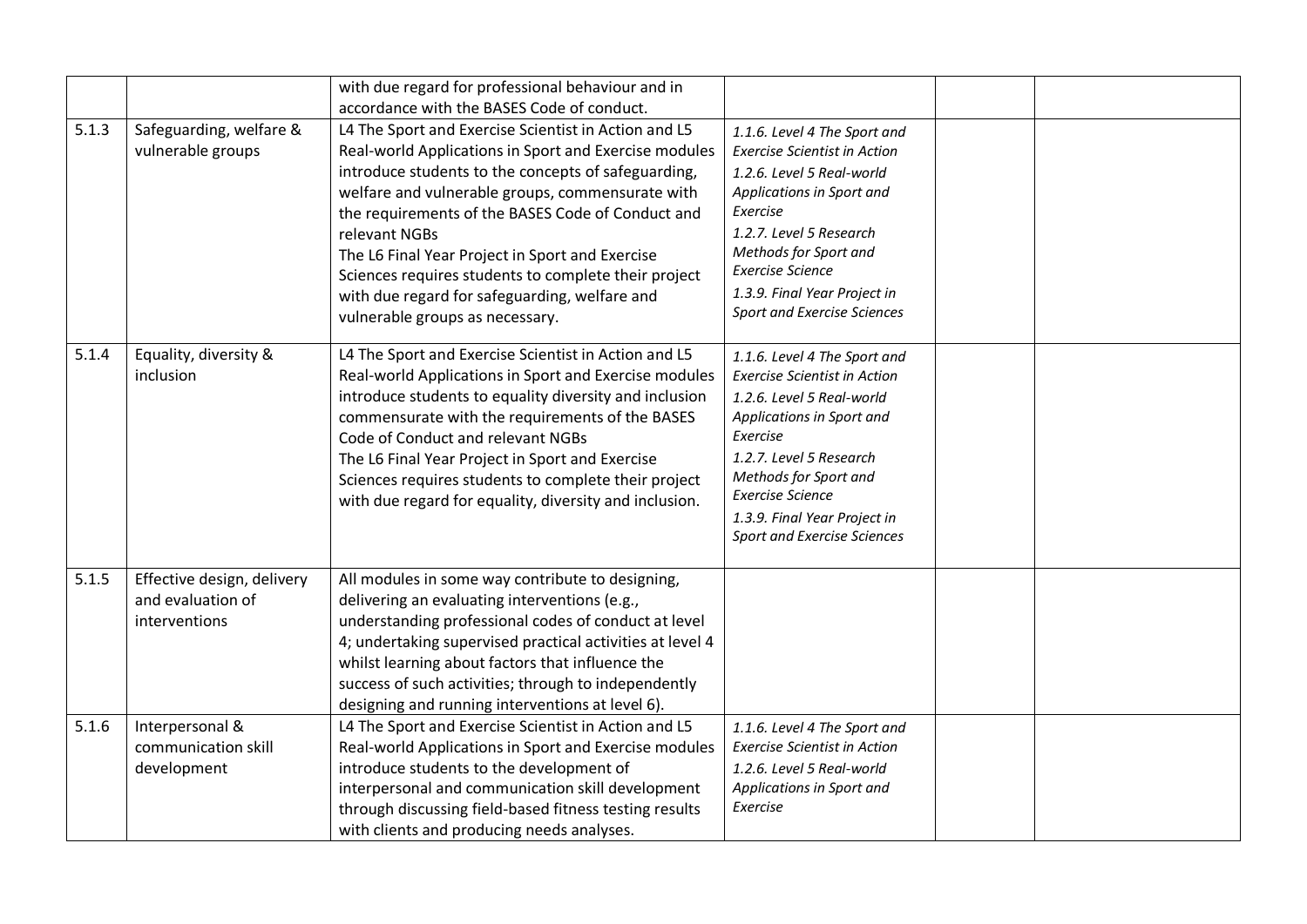|       |                                                     | The L6 Applied Sport Psychology module helps<br>students develop skills in building client-practitioner<br>relationships through effective interpersonal and<br>communication skills.<br>The L6 Final Year Project in Sport and Exercise<br>Sciences requires students to communicate their<br>project in a manner appropriate for the intended<br>audience.                                                                                                                                                                                                                                 | 1.2.7. Level 5 Research<br>Methods for Sport and<br>Exercise Science<br>1.3.6. Level 6 Applied Sport<br>Psychology<br>1.3.9. Final Year Project in<br><b>Sport and Exercise Sciences</b> |  |
|-------|-----------------------------------------------------|----------------------------------------------------------------------------------------------------------------------------------------------------------------------------------------------------------------------------------------------------------------------------------------------------------------------------------------------------------------------------------------------------------------------------------------------------------------------------------------------------------------------------------------------------------------------------------------------|------------------------------------------------------------------------------------------------------------------------------------------------------------------------------------------|--|
| 5.1.7 | Reflective practice                                 | The L4 The Sport and Exercise Scientist in Action<br>module introduces students to reflective practice<br>through the completion of a skills audit and action<br>plan.<br>The L6 Final Year Project in Sport and Exercise<br>Sciences requires students to reflect on the strengths<br>and limitations of their project, then use these to<br>form the foundations of suggestions for future<br>research or practice.<br>The L6 Applied Sport Psychology module helps<br>students to develop skills in reflective practice<br>through their reflections in intervention design<br>processes. | 1.1.6. Level 4 The Sport and<br><b>Exercise Scientist in Action</b><br>1.3.6. Level 6 Applied Sport<br>Psychology<br>1.3.9. Final Year Project in<br><b>Sport and Exercise Sciences</b>  |  |
| 5.1.8 | Practitioner/ Applied<br>Project (where applicable) | The L4 The Sport and Exercise Scientist in Action<br>module allows students to complete a small scale<br>applied practitioner project using data collected<br>during seminars and their ability to interpret that data<br>in light of validity, reliability, practicality and<br>sensitivity considerations.<br>The L6 Final Year Project in Sport and Exercise<br>Sciences affords students the opportunity to produce<br>a product based on knowledge, should that be their<br>preferred option.                                                                                           | 1.1.6. Level 4 The Sport and<br><b>Exercise Scientist in Action</b><br>1.3.9. Final Year Project in<br><b>Sport and Exercise Sciences</b>                                                |  |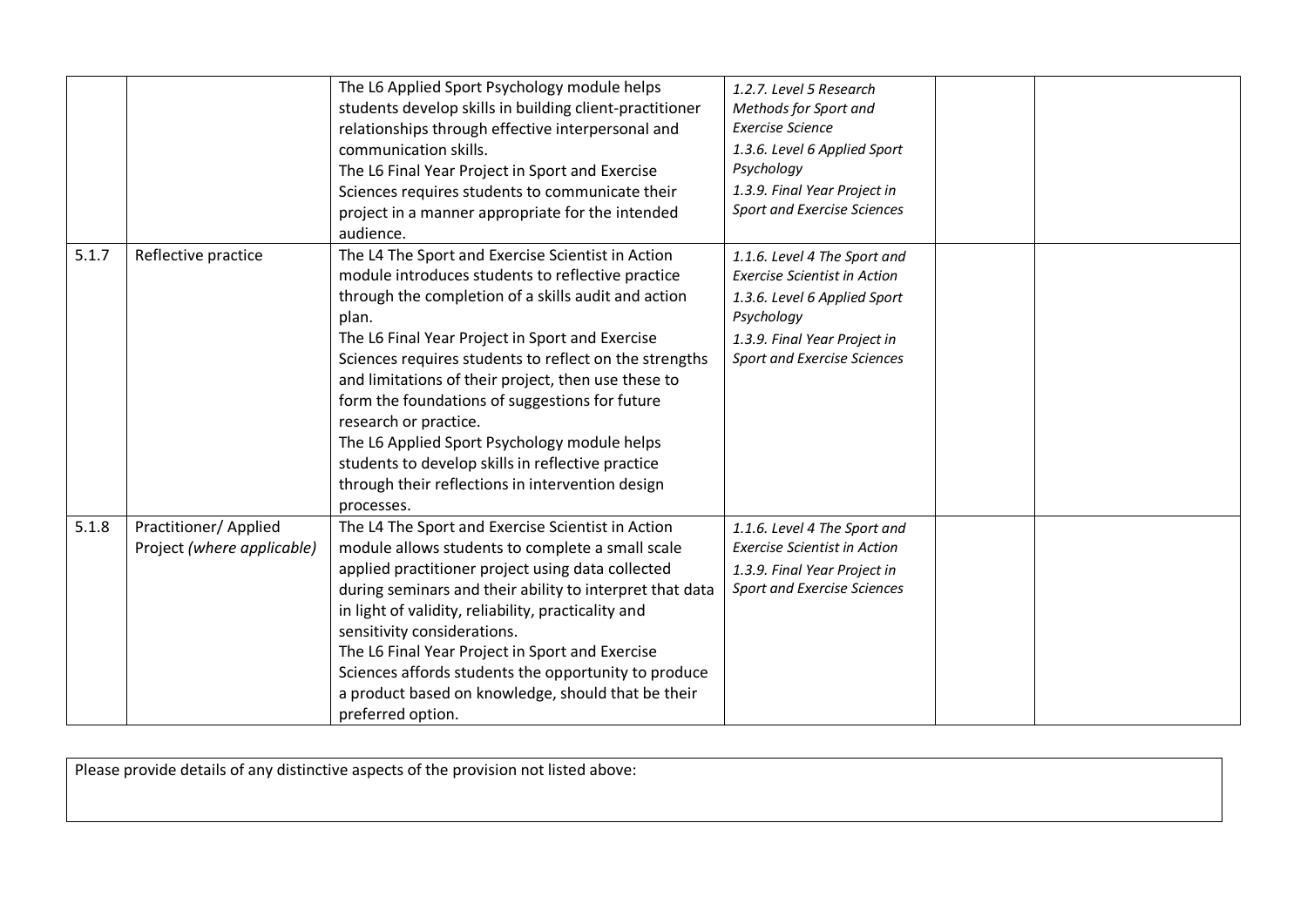# Employability & Career Readiness

#### **6.1. Be prepared for graduate-level employment in the Sport and Exercise Science sector**

|       | Element                                                                    | Explain how students have been appropriately                                                                                                                                                                                                                                                                                                                                                                                                                                                                                                                                                                                                  | <b>Supporting Documentary</b>                                                                                                                                                                              |              | <b>Office Use Only</b>   |  |
|-------|----------------------------------------------------------------------------|-----------------------------------------------------------------------------------------------------------------------------------------------------------------------------------------------------------------------------------------------------------------------------------------------------------------------------------------------------------------------------------------------------------------------------------------------------------------------------------------------------------------------------------------------------------------------------------------------------------------------------------------------|------------------------------------------------------------------------------------------------------------------------------------------------------------------------------------------------------------|--------------|--------------------------|--|
|       |                                                                            | prepared for employment                                                                                                                                                                                                                                                                                                                                                                                                                                                                                                                                                                                                                       | <b>Evidence</b>                                                                                                                                                                                            | <b>Meets</b> | <b>Reviewer Comments</b> |  |
|       |                                                                            |                                                                                                                                                                                                                                                                                                                                                                                                                                                                                                                                                                                                                                               |                                                                                                                                                                                                            | Criteria?    |                          |  |
|       |                                                                            |                                                                                                                                                                                                                                                                                                                                                                                                                                                                                                                                                                                                                                               |                                                                                                                                                                                                            | (M,PM, NM)   |                          |  |
| 6.1.1 | Work-based or work-related<br>learning including placement<br>arrangements | The course teaching and learning strategy draws<br>heavily on problem-based learning and case-based<br>learning approaches, so that work-related learning<br>is integrated at the heart of programme design and<br>delivery.<br>The L5 Employability in Sport and Exercise Science<br>module requires students to complete 120 hours of<br>professional development activity, which may<br>include work placement.                                                                                                                                                                                                                            | 1.2.1. Level 5 Employability in<br>Sport and Exercise Science                                                                                                                                              |              |                          |  |
| 6.1.2 | Development and career<br>planning                                         | The L5 Employability in Sport and Exercise Science<br>requires students to complete a career<br>development plan and liaise with careers advice<br>services.                                                                                                                                                                                                                                                                                                                                                                                                                                                                                  | 1.2.1. Level 5 Employability in<br>Sport and Exercise Science                                                                                                                                              |              |                          |  |
| 6.1.3 | Employer involvement in<br>programme design & delivery                     | A panel of employers that include representation of<br>each discipline of sport and exercise science as well<br>as wider stakeholders (eg coaches, recruitment<br>consultants, sports medicine representatives,<br>clinical medicine representatives) scrutinised the<br>proposed course content as part of the degree<br>development.<br>The L4 The Sport and Exercise Scientist in Action<br>and L5 Real-world Applications in Sport and Exercise<br>modules will draw on practitioner guest speakers<br>from a range of sport and exercise science<br>environments, to discuss the 'real life' of being a<br>sport and exercise scientist. | 1.1.6. Level 4 The Sport and<br><b>Exercise Scientist in Action</b><br>1.2.1. Level 5 Employability in<br>Sport and Exercise Science<br>1.2.6. Level 5 Real-world<br>Applications in Sport and<br>Exercise |              |                          |  |